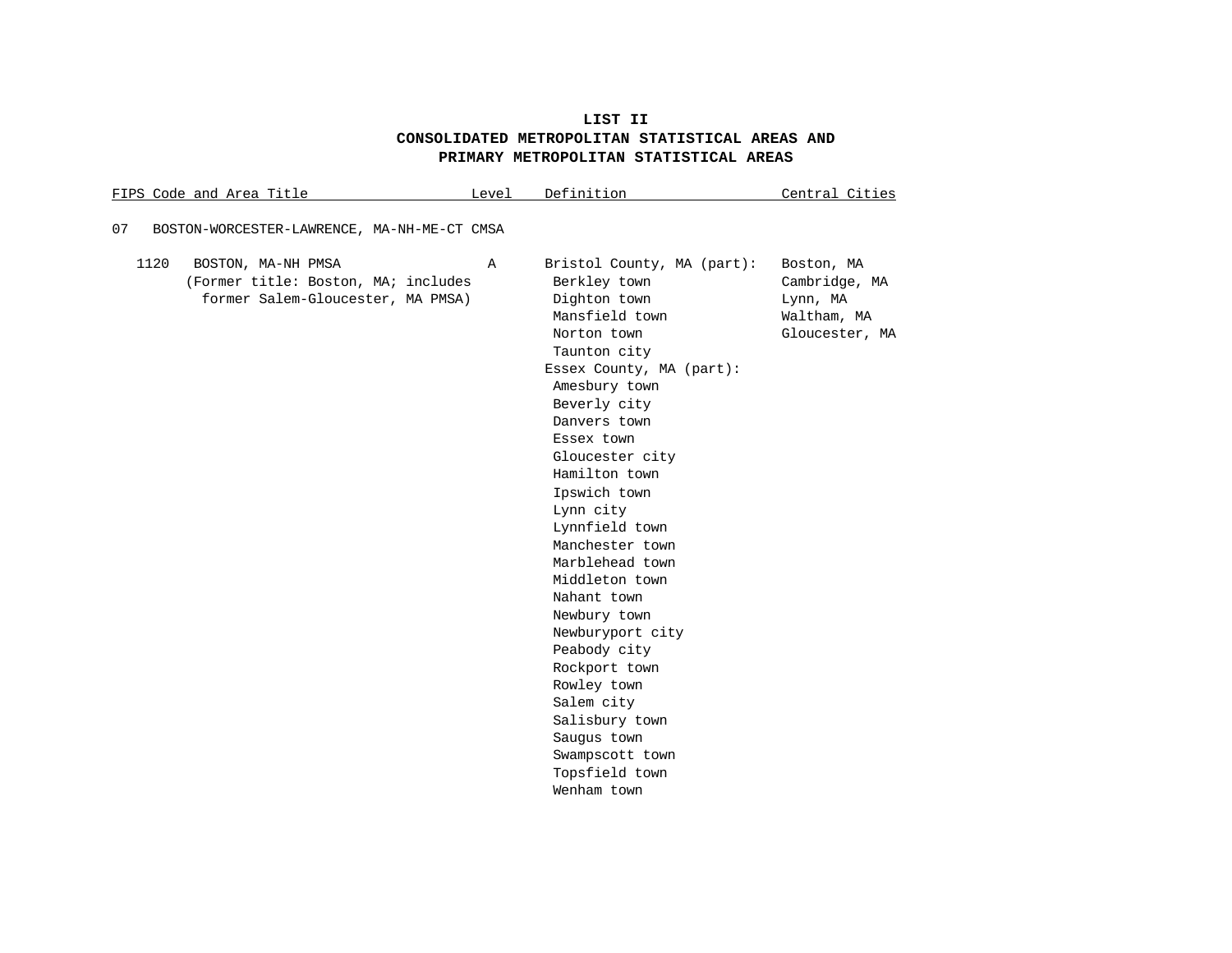| FIPS Code and Area Title                                      | Level | Definition                   | Central Cities |
|---------------------------------------------------------------|-------|------------------------------|----------------|
|                                                               |       |                              |                |
| 07<br>BOSTON-WORCESTER-LAWRENCE, MA-NH-ME-CT CMSA (continued) |       |                              |                |
| BOSTON, MA-NH PMSA (continued)<br>1120                        |       | Middlesex County, MA (part): |                |
|                                                               |       | Acton town                   |                |
|                                                               |       | Arlington town               |                |
|                                                               |       | Ashland town                 |                |
|                                                               |       | Ayer town                    |                |
|                                                               |       | Bedford town                 |                |
|                                                               |       | Belmont town                 |                |
|                                                               |       | Boxborough town              |                |
|                                                               |       | Burlington town              |                |
|                                                               |       | Cambridge city               |                |
|                                                               |       | Carlisle town                |                |
|                                                               |       | Concord town                 |                |
|                                                               |       | Everett city                 |                |
|                                                               |       | Framingham town              |                |
|                                                               |       | Holliston town               |                |
|                                                               |       | Hopkinton town               |                |
|                                                               |       | Hudson town                  |                |
|                                                               |       | Lexington town               |                |
|                                                               |       | Lincoln town                 |                |
|                                                               |       | Littleton town               |                |
|                                                               |       | Malden city                  |                |
|                                                               |       | Marlborough city             |                |
|                                                               |       | Maynard town                 |                |
|                                                               |       | Medford city                 |                |
|                                                               |       | Melrose city                 |                |
|                                                               |       | Natick town                  |                |
|                                                               |       | Newton city                  |                |
|                                                               |       | North Reading town           |                |
|                                                               |       | Reading town                 |                |
|                                                               |       | Sherborn town                |                |
|                                                               |       | Shirley town                 |                |
|                                                               |       | Somerville city              |                |
|                                                               |       | Stoneham town                |                |
|                                                               |       | Stow town                    |                |
|                                                               |       | Sudbury town                 |                |
|                                                               |       | Townsend town                |                |
|                                                               |       | Wakefield town               |                |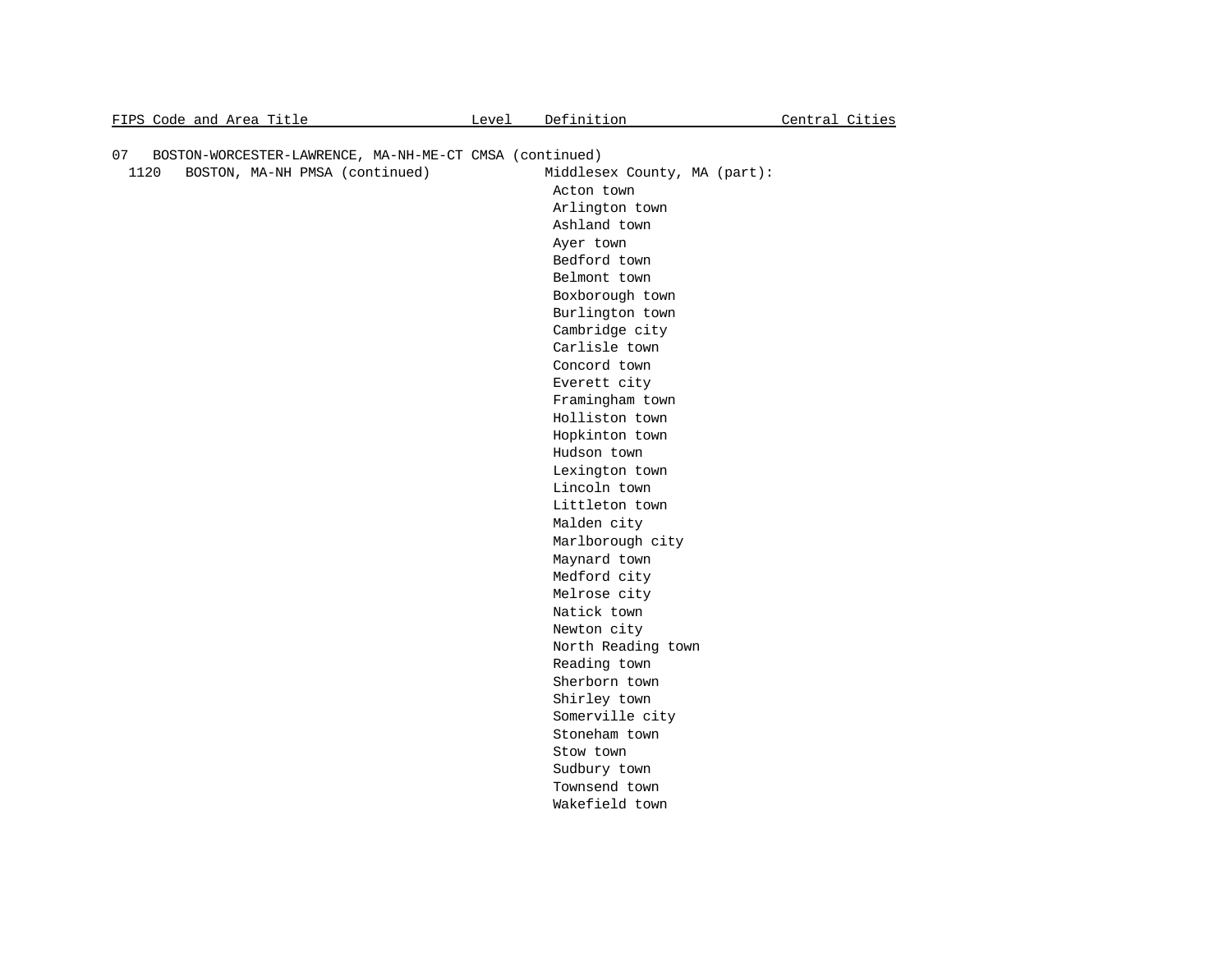- 07 BOSTON-WORCESTER-LAWRENCE, MA-NH-ME-CT CMSA (continued)
	- 1120 BOSTON, MA-NH PMSA (continued) Middlesex County, MA

 (part--continued): Waltham city Watertown city Wayland town Weston town Wilmington town Winchester town Woburn city Norfolk County, MA (part): Bellingham town Braintree town Brookline town Canton town Cohasset town Dedham town Dover town Foxborough town Franklin city Holbrook town Medfield town Medway town Millis town Milton town Needham town Norfolk town Norwood town Plainville town Quincy city Randolph town Sharon town Stoughton town Walpole town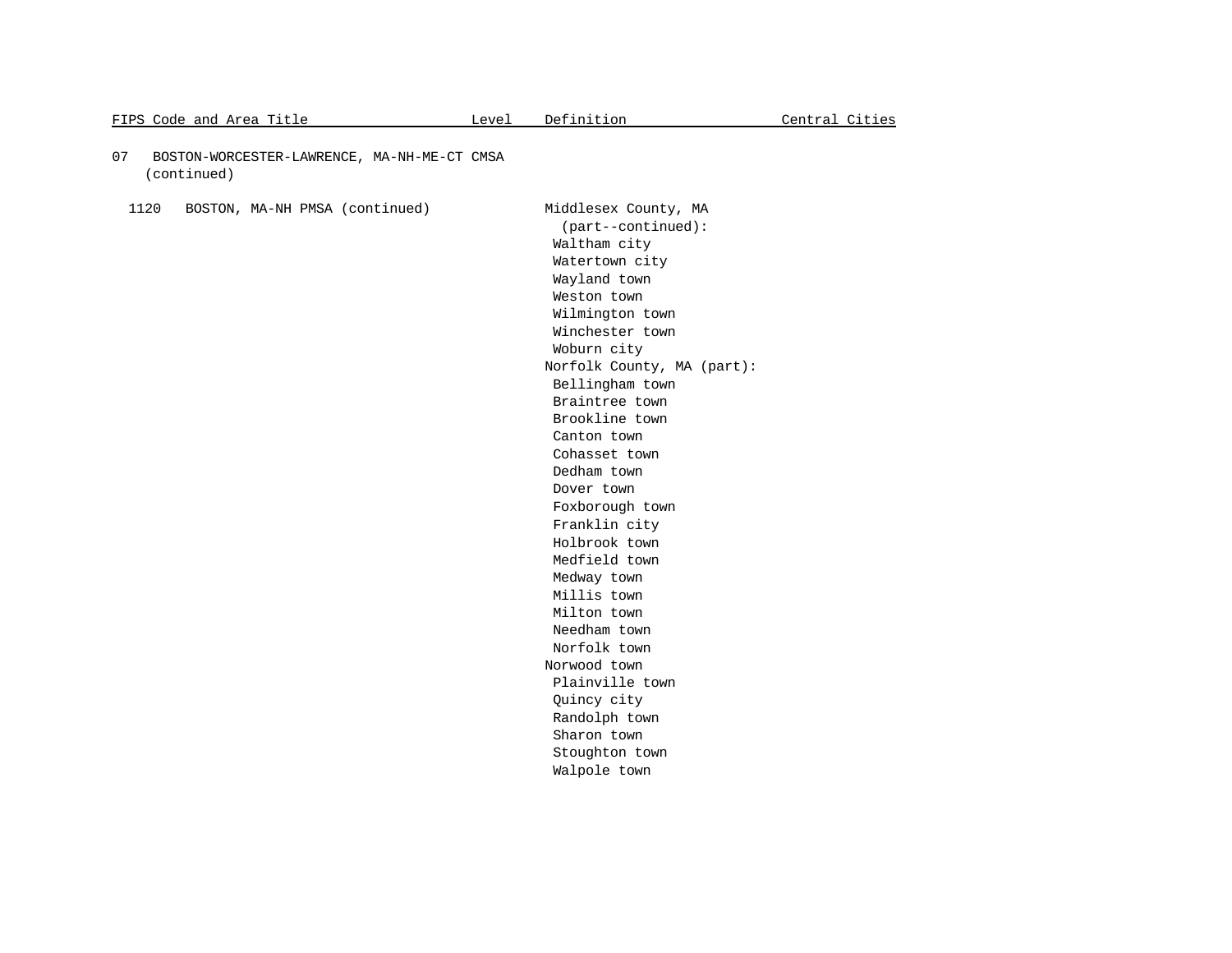#### 07 BOSTON-WORCESTER-LAWRENCE, MA-NH-ME-CT CMSA (continued)

 1120 BOSTON, MA-NH PMSA (continued) Norfolk County, MA (part--continued): Wellesley town Westwood town Weymouth town Wrentham town Plymouth County, MA (part): Carver town Duxbury town Hanover town Hingham town Hull town Kingston town Marshfield town Norwell town Pembroke town Plymouth town Rockland town Scituate town Wareham town Suffolk County, MA: Boston city Chelsea city Revere city Winthrop town Worcester County, MA (part): Berlin town Blackstone town Bolton town Harvard town Hopedale town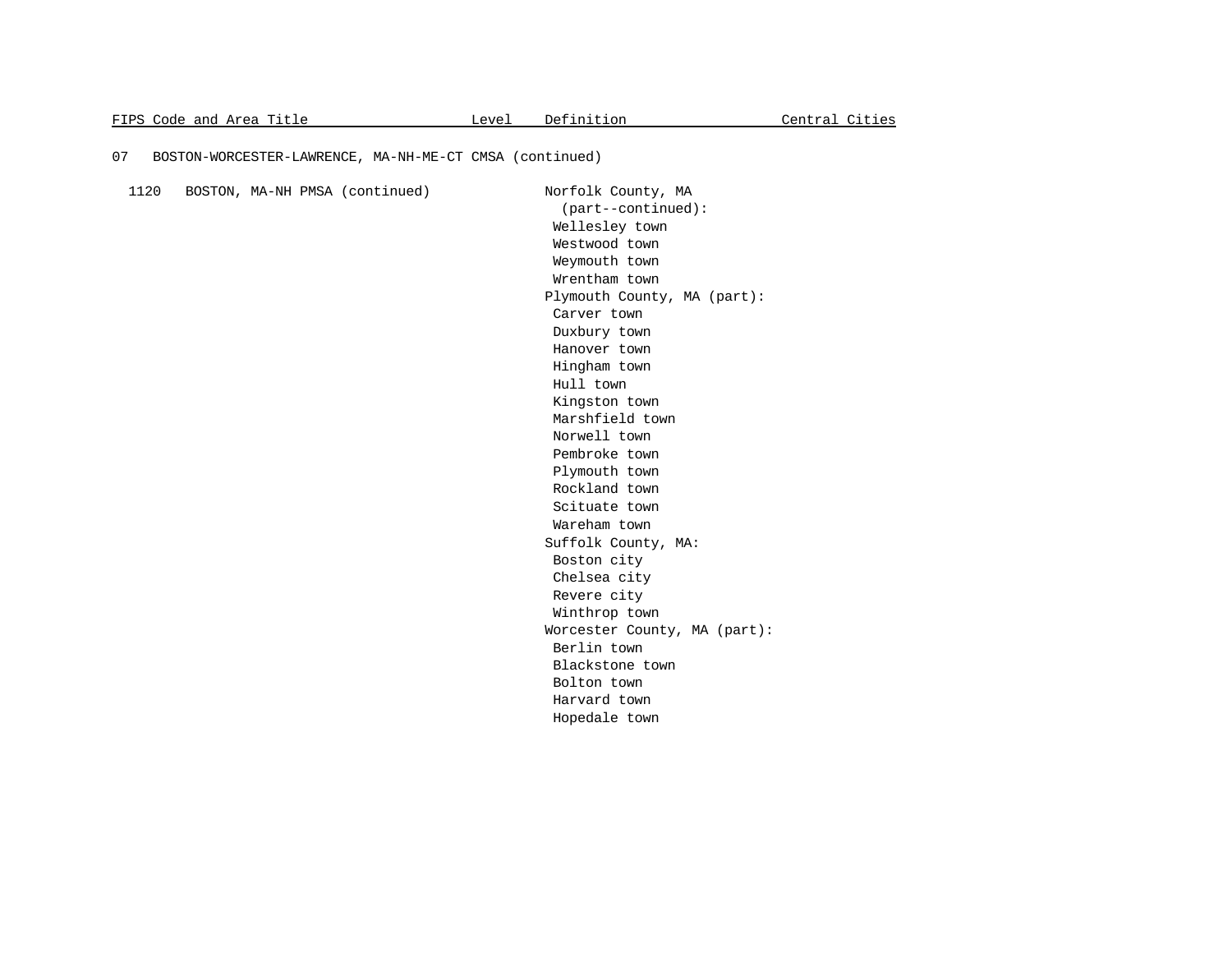## 07 BOSTON-WORCESTER-LAWRENCE, MA-NH-ME-CT CMSA (continued)

| 1120 | BOSTON, MA-NH PMSA (continued) |   | Worcester County, MA<br>$(part--continued):$<br>Lancaster town<br>Mendon town<br>Milford town<br>Millville town<br>Southborough town<br>Upton town<br>Rockingham County, NH (part):<br>Seabrook town<br>South Hampton town                                                                                                              |              |  |
|------|--------------------------------|---|-----------------------------------------------------------------------------------------------------------------------------------------------------------------------------------------------------------------------------------------------------------------------------------------------------------------------------------------|--------------|--|
| 1200 | BROCKTON, MA PMSA              | C | Bristol County (part):<br>Easton town<br>Raynham town<br>Norfolk County (part):<br>Avon town<br>Plymouth County (part):<br>Abington town<br>Bridgewater town<br>Brockton city<br>East Bridgewater town<br>Halifax town<br>Hanson town<br>Lakeville town<br>Middleborough town<br>Plympton town<br>West Bridgewater town<br>Whitman town | Brockton, MA |  |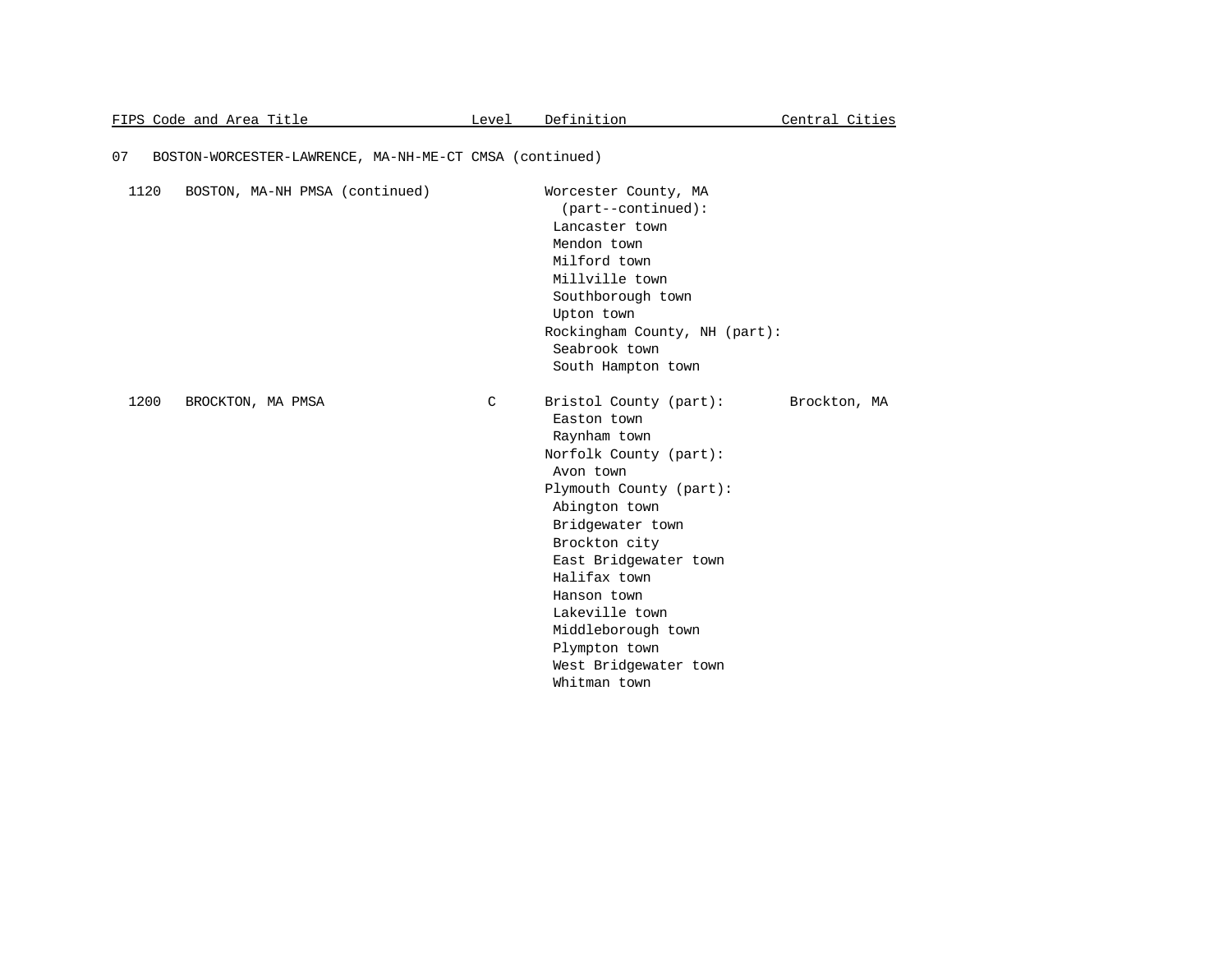|      | <u>FIPS Code and Area Title</u>                                       | Level | Definition                                                                                                                                                                                                                                                                                                                          | Central Cities                  |
|------|-----------------------------------------------------------------------|-------|-------------------------------------------------------------------------------------------------------------------------------------------------------------------------------------------------------------------------------------------------------------------------------------------------------------------------------------|---------------------------------|
| 07   | BOSTON-WORCESTER-LAWRENCE, MA-NH-ME-CT CMSA (continued)               |       |                                                                                                                                                                                                                                                                                                                                     |                                 |
| 2600 | FITCHBURG-LEOMINSTER,<br>MA PMSA                                      | C     | Middlesex County<br>$(part)$ :<br>Ashby town<br>Worcester County (part):<br>Ashburnham town<br>Fitchburg city<br>Gardner city<br>Leominster city<br>Lunenburg town<br>Templeton town<br>Westminster town<br>Winchendon town                                                                                                         | Fitchburg, MA<br>Leominster, MA |
| 4160 | LAWRENCE, MA-NH PMSA<br>(Former title: Lawrence-<br>Haverhill, MA-NH) | B     | Essex County, MA (part):<br>Andover town<br>Boxford town<br>Georgetown town<br>Groveland town<br>Haverhill city<br>Lawrence city<br>Merrimac town<br>Methuen city<br>North Andover town<br>West Newbury town<br>Rockingham County, NH<br>$(part)$ :<br>Atkinson town<br>Chester town<br>Danville town<br>Derry town<br>Fremont town | Lawrence, MA                    |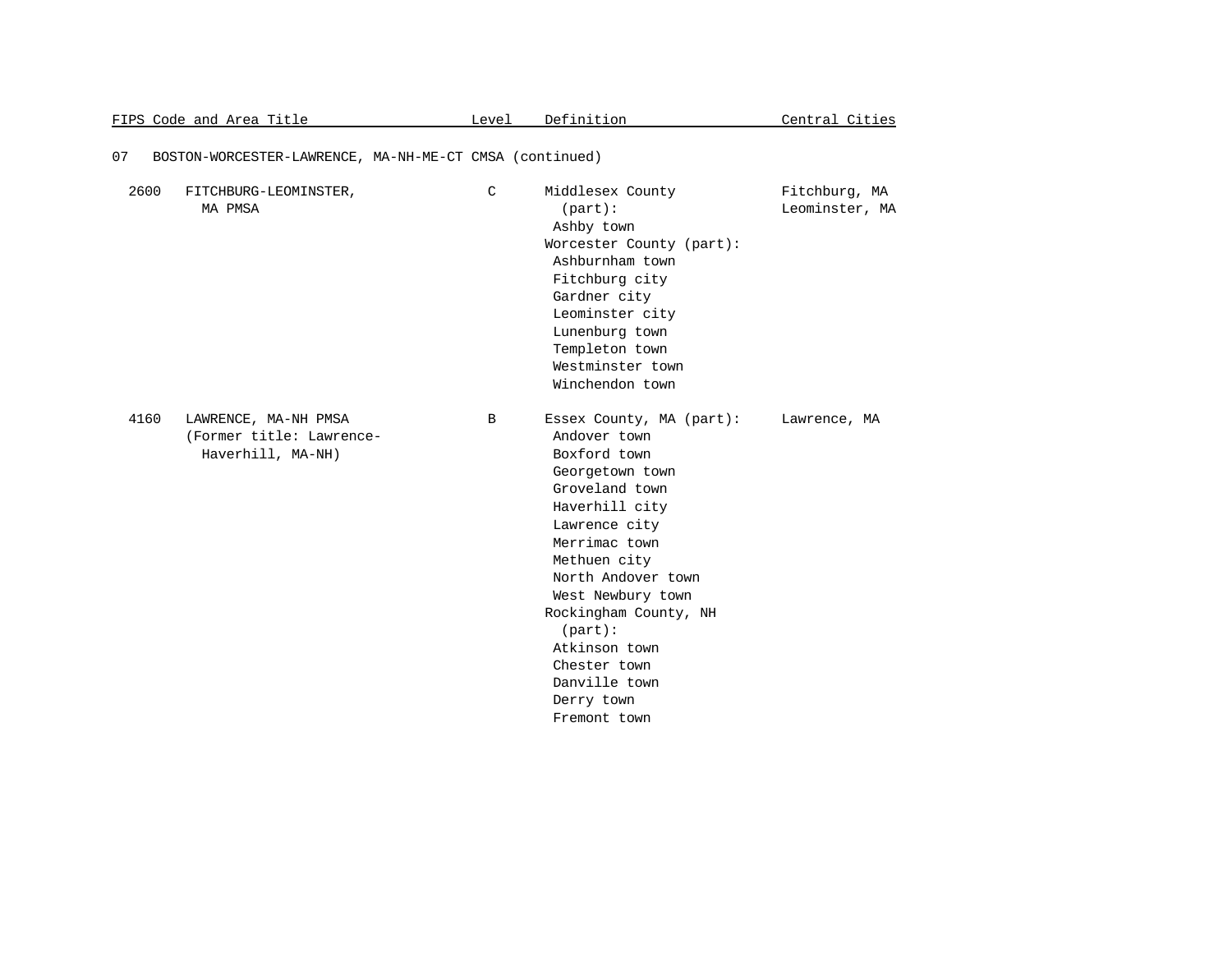|      | FIPS Code and Area Title                                | Level | Definition                                                                                                                                                                                                                                                               | Central Cities |
|------|---------------------------------------------------------|-------|--------------------------------------------------------------------------------------------------------------------------------------------------------------------------------------------------------------------------------------------------------------------------|----------------|
| 07   | BOSTON-WORCESTER-LAWRENCE, MA-NH-ME-CT CMSA (continued) |       |                                                                                                                                                                                                                                                                          |                |
| 4160 | LAWRENCE, MA-NH PMSA (continued)                        |       | Rockingham County, NH<br>(part--continued):<br>Hampstead town<br>Kingston town<br>Newton town<br>Plaistow town<br>Raymond town<br>Salem town<br>Sandown town<br>Windham town                                                                                             |                |
| 4560 | LOWELL, MA-NH PMSA                                      | B     | Middlesex County, MA<br>$(part)$ :<br>Billerica town<br>Chelmsford town<br>Dracut town<br>Dunstable town<br>Groton town<br>Lowell city<br>Pepperell town<br>Tewksbury town<br>Tyngsborough town<br>Westford town<br>Hillsborough County, NH<br>$(part)$ :<br>Pelham town | Lowell, MA     |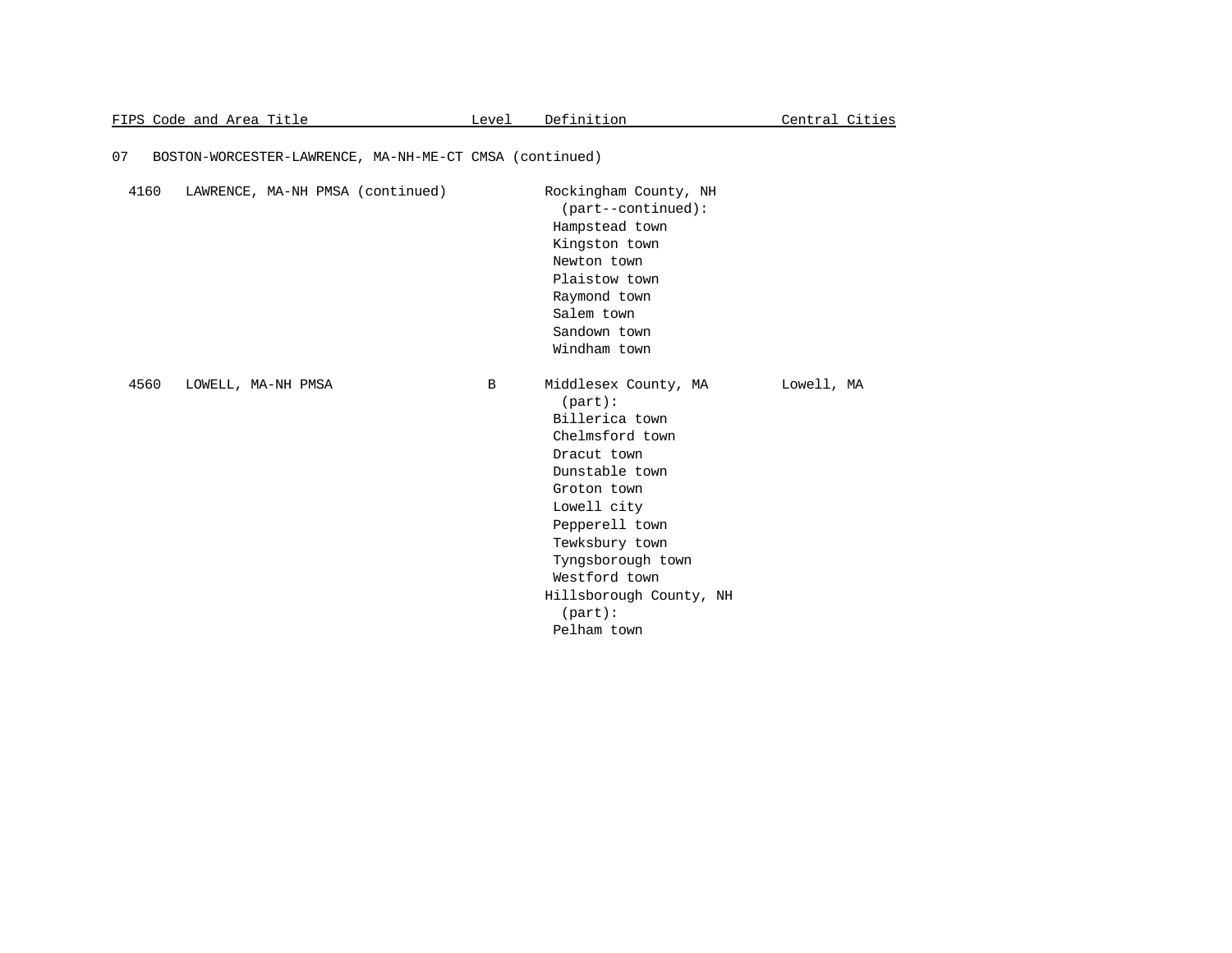|      | FIPS Code and Area Title                                | Level       | Definition                                                                                                                                                                                                                                                      | Central Cities |
|------|---------------------------------------------------------|-------------|-----------------------------------------------------------------------------------------------------------------------------------------------------------------------------------------------------------------------------------------------------------------|----------------|
| 07   | BOSTON-WORCESTER-LAWRENCE, MA-NH-ME-CT CMSA (continued) |             |                                                                                                                                                                                                                                                                 |                |
| 4760 | MANCHESTER, NH PMSA                                     | $\mathsf C$ | Hillsborough County<br>$(part)$ :<br>Bedford town<br>Goffstown town<br>Manchester city<br>Weare town<br>Merrimack County<br>$(part)$ :<br>Allenstown town<br>Hooksett town<br>Rockingham County<br>$(part)$ :<br>Auburn town<br>Candia town<br>Londonderry town | Manchester, NH |
| 5350 | NASHUA, NH PMSA                                         | C           | Hillsborough County<br>$(part)$ :<br>Amherst town<br>Brookline town<br>Greenville town<br>Hollis town<br>Hudson town<br>Litchfield town<br>Mason town<br>Merrimack town<br>Milford town<br>Mont Vernon town<br>Nashua city<br>New Ipswich town<br>Wilton town   | Nashua, NH     |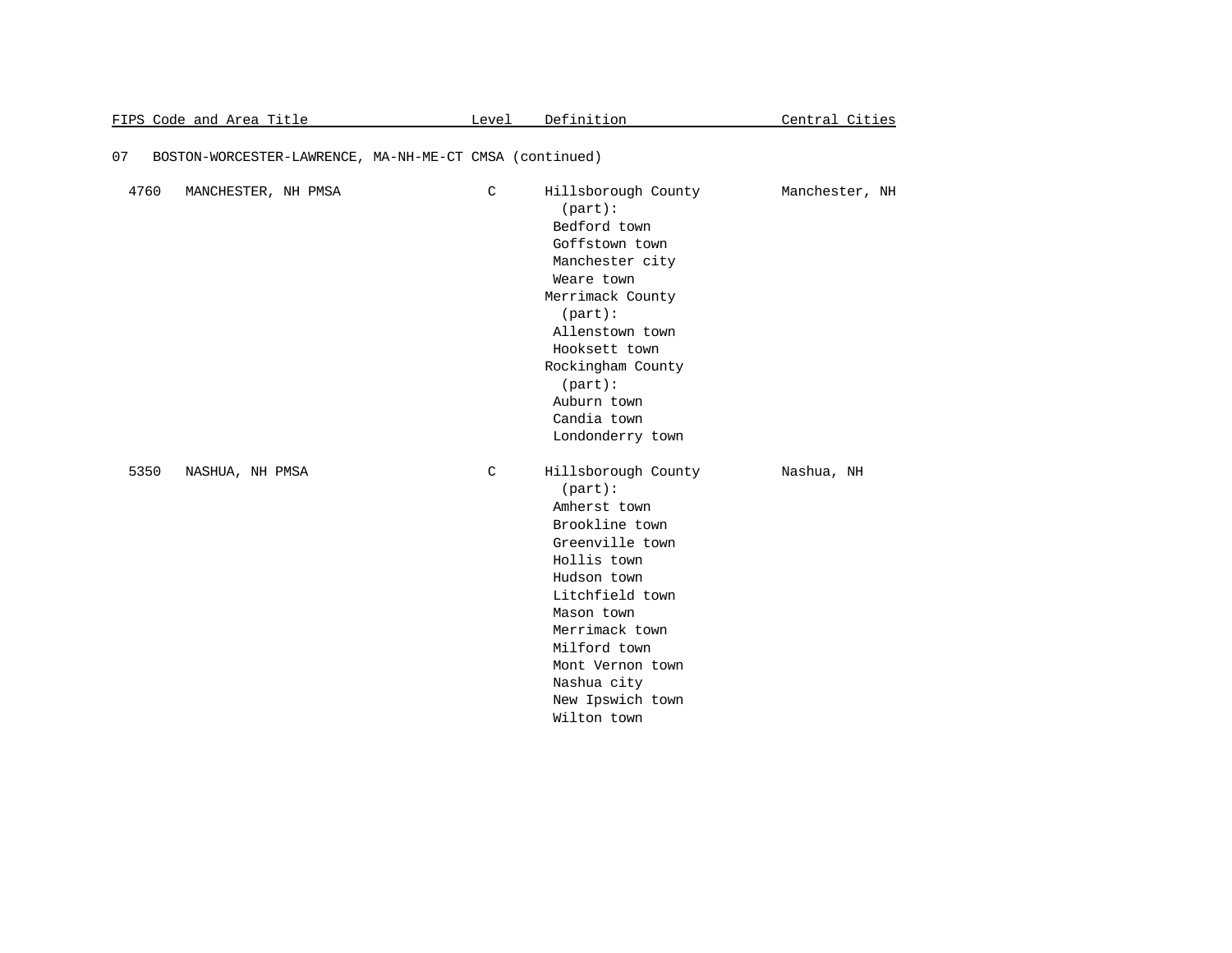|      | FIPS Code and Area Title                                                       | Level | Definition                                                                                                                                                                                                                                                                                                                                                                                                                                                                                   | <u>Central Cities</u> |
|------|--------------------------------------------------------------------------------|-------|----------------------------------------------------------------------------------------------------------------------------------------------------------------------------------------------------------------------------------------------------------------------------------------------------------------------------------------------------------------------------------------------------------------------------------------------------------------------------------------------|-----------------------|
| 07   | BOSTON-WORCESTER-LAWRENCE, MA-NH-ME-CT CMSA (continued)                        |       |                                                                                                                                                                                                                                                                                                                                                                                                                                                                                              |                       |
| 5400 | NEW BEDFORD, MA PMSA                                                           | C     | Bristol County (part):<br>Acushnet town<br>Dartmouth town<br>Fairhaven town<br>Freetown town<br>New Bedford city<br>Plymouth County (part):<br>Marion town<br>Mattapoisett town<br>Rochester town                                                                                                                                                                                                                                                                                            | New Bedford, MA       |
| 6450 | PORTSMOUTH-ROCHESTER,<br>(Former title: Portsmouth-<br>Dover-Rochester, NH-ME) | C     | Rockingham County, NH<br>NH-ME PMSA<br>(part): Portsmouth, NH<br>Brentwood town<br>East Kingston town<br>Epping town<br>Exeter town<br>Greenland town<br>Hampton town<br>Hampton Falls town<br>Kensington town<br>New Castle town<br>Newfields town<br>Newington town<br>Newmarket town<br>North Hampton town<br>Portsmouth city<br>Rye town<br>Stratham town<br>Strafford County, NH (part):<br>Barrington town<br>Dover city<br>Durham town<br>Farmington town<br>Lee town<br>Madbury town | Rochester, NH         |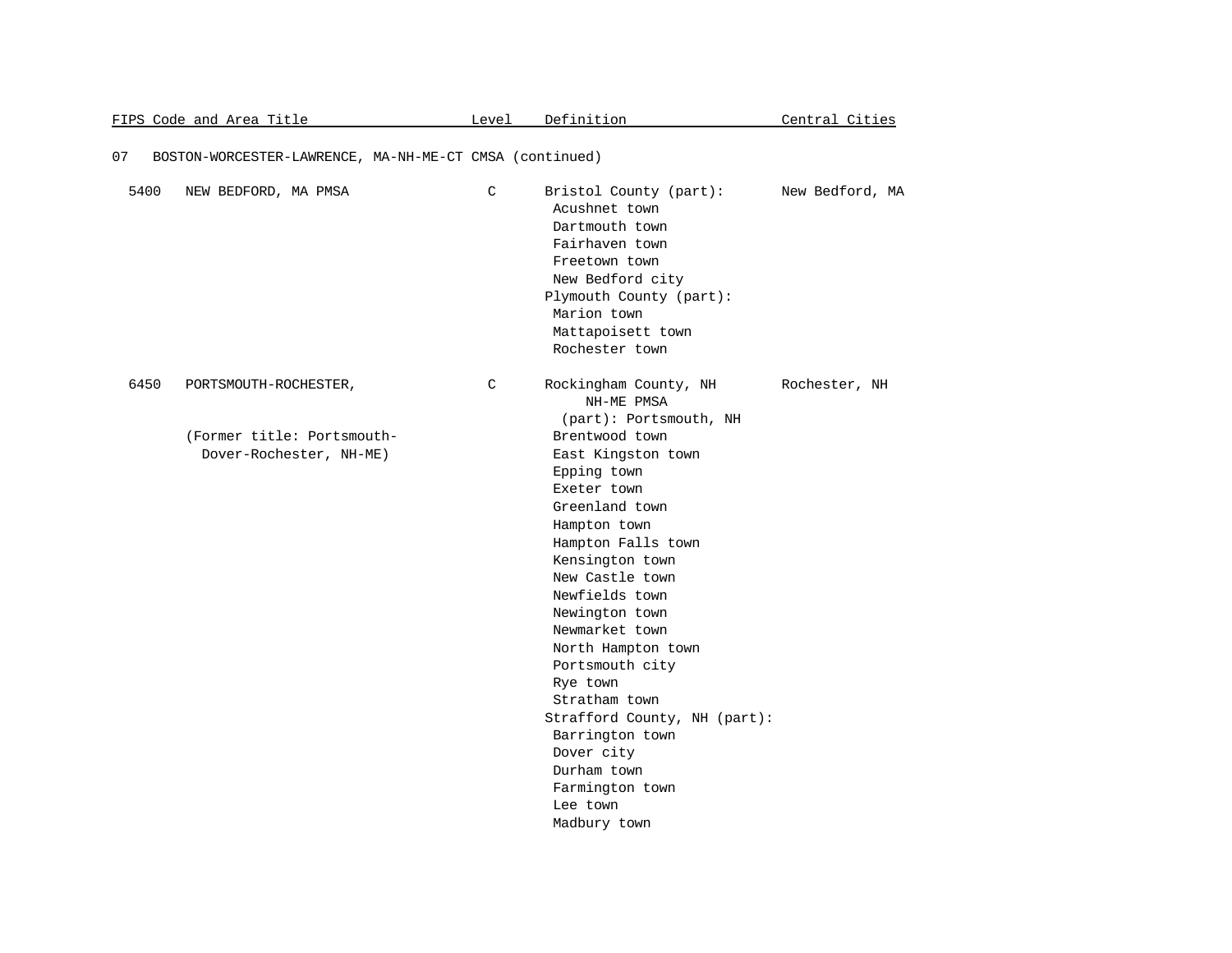### 07 BOSTON-WORCESTER-LAWRENCE, MA-NH-ME-CT CMSA (continued)

| 6450 | PORTSMOUTH-ROCHESTER,         |   | Strafford County, NH                        |
|------|-------------------------------|---|---------------------------------------------|
|      | NH-ME PMSA (continued)        |   | $(part--continued):$                        |
|      |                               |   | Milton town                                 |
|      |                               |   | Rochester city                              |
|      |                               |   | Rollinsford town                            |
|      |                               |   | Somersworth city                            |
|      |                               |   | York County, ME (part):                     |
|      |                               |   | Berwick town                                |
|      |                               |   | Eliot town                                  |
|      |                               |   | Kittery town                                |
|      |                               |   | South Berwick town                          |
|      |                               |   | York town                                   |
| 9240 | WORCESTER, MA-CT PMSA         | B | Hampden County, MA (part):<br>Worcester, MA |
|      | (Former title: Worcester, MA) |   | Holland town                                |
|      |                               |   | Worcester County, MA (part):                |
|      |                               |   | Auburn town                                 |
|      |                               |   | Barre town                                  |
|      |                               |   | Boylston town                               |
|      |                               |   | Brookfield town                             |
|      |                               |   | Charlton town                               |
|      |                               |   | Clinton town                                |
|      |                               |   | Douglas town                                |
|      |                               |   | Dudley town                                 |
|      |                               |   | East Brookfield town                        |
|      |                               |   | Grafton town                                |
|      |                               |   | Holden town                                 |
|      |                               |   | Leicester town                              |
|      |                               |   | Millbury town                               |
|      |                               |   | Northborough town                           |
|      |                               |   | Northbridge town                            |
|      |                               |   | North Brookfield town                       |
|      |                               |   | Oakham town                                 |
|      |                               |   | Oxford town                                 |
|      |                               |   | Paxton town                                 |
|      |                               |   | Princeton town                              |
|      |                               |   |                                             |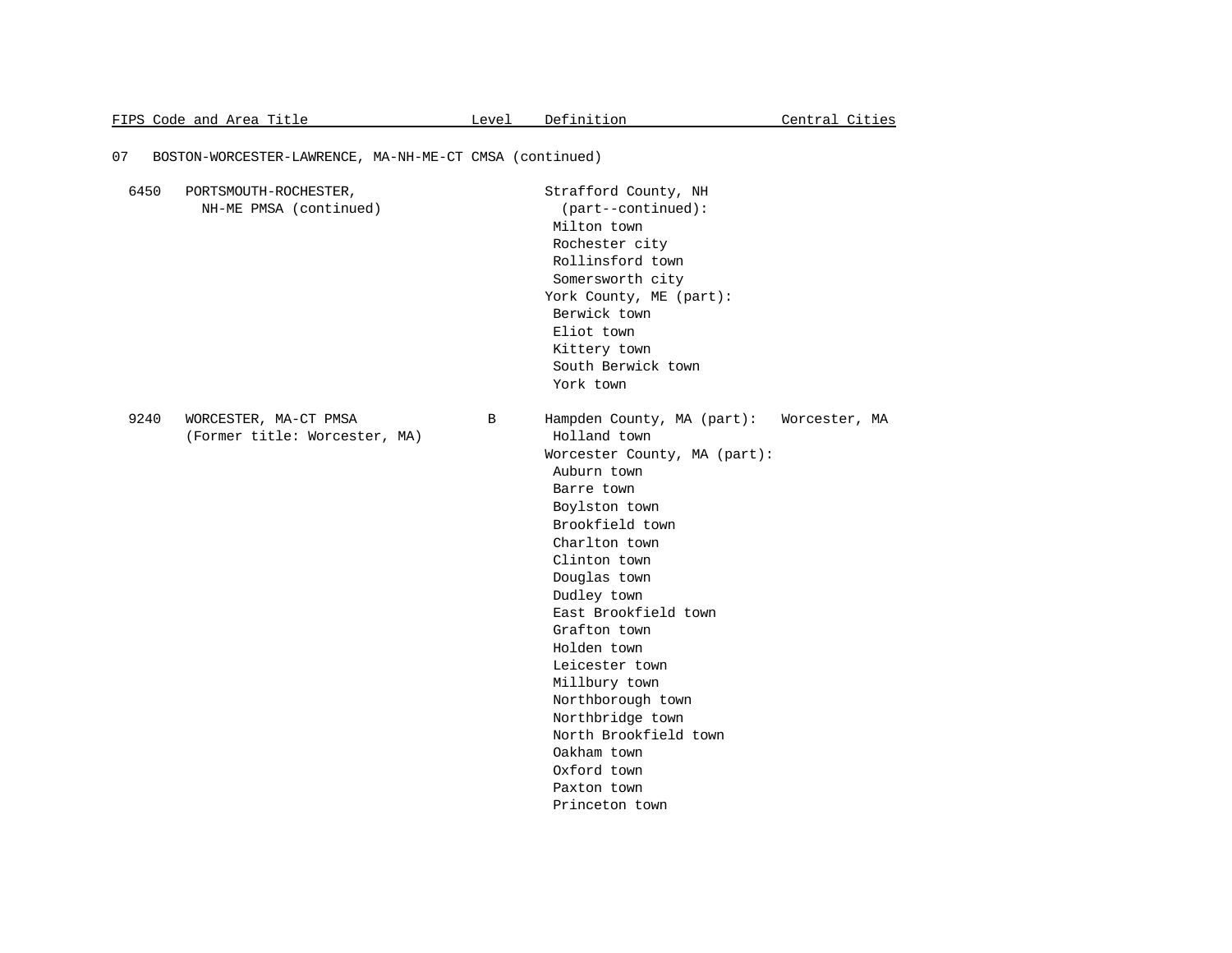# 07 BOSTON-WORCESTER-LAWRENCE, MA-NH-ME-CT CMSA (continued)

| 9240       | WORCESTER, MA-CT PMSA (continued)                                                                                                          |   | Worcester County, MA<br>$(part--continued):$<br>Rutland town<br>Shrewsbury town<br>Southbridge town<br>Spencer town<br>Sterling town<br>Sturbridge town<br>Sutton town<br>Uxbridge town<br>Webster town<br>Westborough town<br>West Boylston town<br>West Brookfield town<br>Worcester city<br>Windham County, CT (part):<br>Thompson town |                                                                                                         |
|------------|--------------------------------------------------------------------------------------------------------------------------------------------|---|--------------------------------------------------------------------------------------------------------------------------------------------------------------------------------------------------------------------------------------------------------------------------------------------------------------------------------------------|---------------------------------------------------------------------------------------------------------|
| 14<br>1600 | CHICAGO-GARY-KENOSHA, IL-IN-WI CMSA<br>CHICAGO, IL PMSA<br>(Includes former Aurora-Elgin, IL,<br>Joliet, IL, and Lake County, IL<br>PMSAs) | Α | Cook County<br>DeKalb County<br>DuPage County<br>Grundy County<br>Kane County<br>Kendall County<br>Lake County<br>McHenry County<br>Will County                                                                                                                                                                                            | Chicago, IL<br>Aurora, IL<br>Elgin, IL<br>Joliet, IL<br>Evanston, IL<br>North Chicago, IL<br>DeKalb, IL |
| 2960       | GARY, IN PMSA<br>(Former title: Gary-Hammond, IN)                                                                                          | B | Lake County<br>Porter County                                                                                                                                                                                                                                                                                                               | Gary, IN<br>East Chicago, IN                                                                            |
| 3740       | KANKAKEE, IL PMSA                                                                                                                          | D | Kankakee County                                                                                                                                                                                                                                                                                                                            | Kankakee, IL                                                                                            |
| 3800       | KENOSHA, WI PMSA                                                                                                                           | C | Kenosha County                                                                                                                                                                                                                                                                                                                             | Kenosha, WI                                                                                             |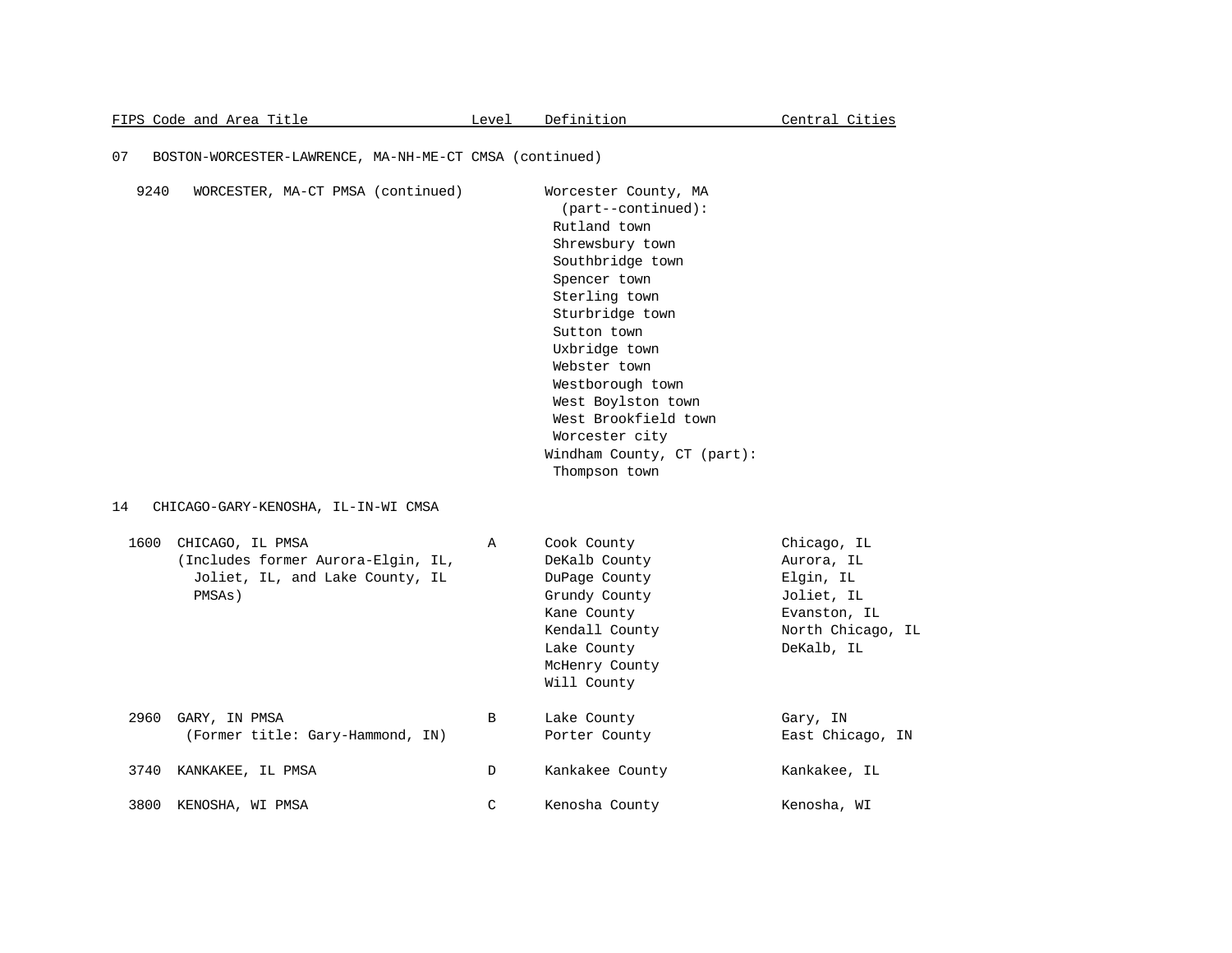| <u>FIPS Code and Area Title</u>                                                              | Level | Definition                                                                                                                                                                                                                                                       | Central Cities                            |
|----------------------------------------------------------------------------------------------|-------|------------------------------------------------------------------------------------------------------------------------------------------------------------------------------------------------------------------------------------------------------------------|-------------------------------------------|
| 21<br>CINCINNATI-HAMILTON, OH-KY-IN CMSA                                                     |       |                                                                                                                                                                                                                                                                  |                                           |
| 1640<br>CINCINNATI, OH-KY-IN PMSA                                                            | Α     | Brown County, OH<br>Clermont County, OH<br>Hamilton County, OH<br>Warren County, OH<br>Boone County, KY<br>Campbell County, KY<br>Gallatin County, KY<br>Grant County, KY<br>Kenton County, KY<br>Pendleton County, KY<br>Dearborn County, IN<br>Ohio County, IN | Cincinnati, OH                            |
| 3200<br>HAMILTON-MIDDLETOWN, OH PMSA                                                         | B     | Butler County                                                                                                                                                                                                                                                    | Hamilton, OH<br>Middletown, OH            |
| 28<br>CLEVELAND-AKRON, OH CMSA                                                               |       |                                                                                                                                                                                                                                                                  |                                           |
| 0080<br>AKRON, OH PMSA                                                                       | B     | Portage County<br>Summit County                                                                                                                                                                                                                                  | Akron, OH<br>Kent, OH                     |
| 1680<br>CLEVELAND-LORAIN-<br>ELYRIA, OH PMSA<br>(Includes former Lorain-<br>Elyria, OH PMSA) | Α     | Ashtabula County<br>Cuyahoga County<br>Geauga County<br>Lake County<br>Lorain County<br>Medina County                                                                                                                                                            | Cleveland, OH<br>Lorain, OH<br>Elyria, OH |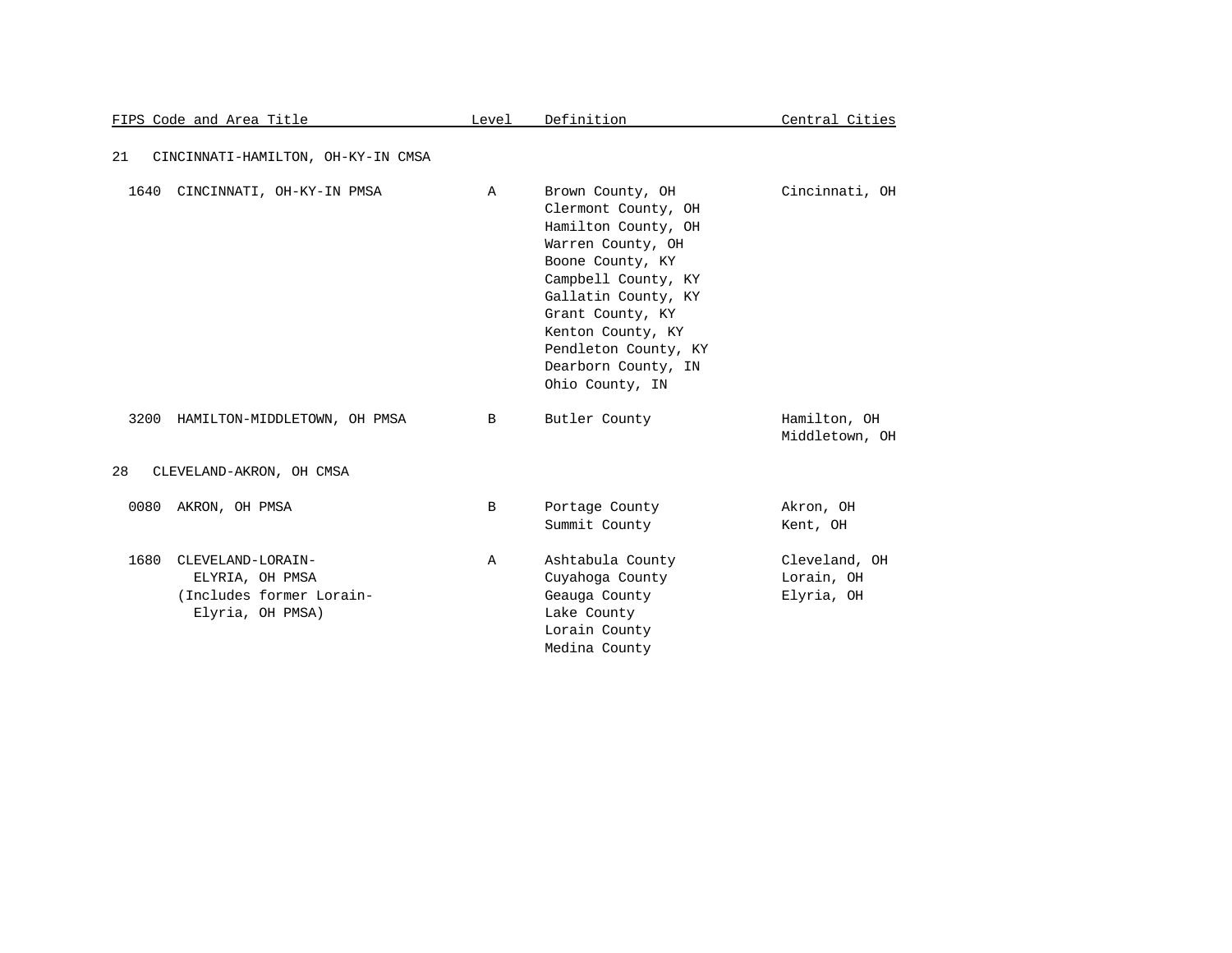| FIPS Code and Area Title               | Level         | Definition                                                                                                                              | Central Cities                         |
|----------------------------------------|---------------|-----------------------------------------------------------------------------------------------------------------------------------------|----------------------------------------|
| 31<br>DALLAS-FORT WORTH, TX CMSA       |               |                                                                                                                                         |                                        |
| 1920<br>DALLAS, TX PMSA                | $\mathbb{A}$  | Collin County<br>Dallas County<br>Denton County<br>Ellis County<br>Henderson County<br>Hunt County<br>Kaufman County<br>Rockwall County | Dallas, TX<br>Irving, TX<br>Denton, TX |
| 2800<br>FORT WORTH-ARLINGTON, TX PMSA  | Α             | Hood County<br>Johnson County<br>Parker County<br>Tarrant County                                                                        | Fort Worth, TX<br>Arlington, TX        |
| 34<br>DENVER-BOULDER-GREELEY, CO CMSA  |               |                                                                                                                                         |                                        |
| 1125<br>BOULDER-LONGMONT, CO PMSA      | $\mathcal{C}$ | Boulder County                                                                                                                          | Boulder, CO<br>Longmont, CO            |
| 2080<br>DENVER, CO PMSA                | Α             | Adams County<br>Arapahoe County<br>Denver County<br>Douglas County<br>Jefferson County                                                  | Denver, CO                             |
| 3060<br>GREELEY, CO PMSA               | C             | Weld County                                                                                                                             | Greeley, CO                            |
| 35<br>DETROIT-ANN ARBOR-FLINT, MI CMSA |               |                                                                                                                                         |                                        |
| 0440<br>ANN ARBOR, MI PMSA             | B             | Lenawee County<br>Livingston County<br>Washtenaw County                                                                                 | Ann Arbor, MI                          |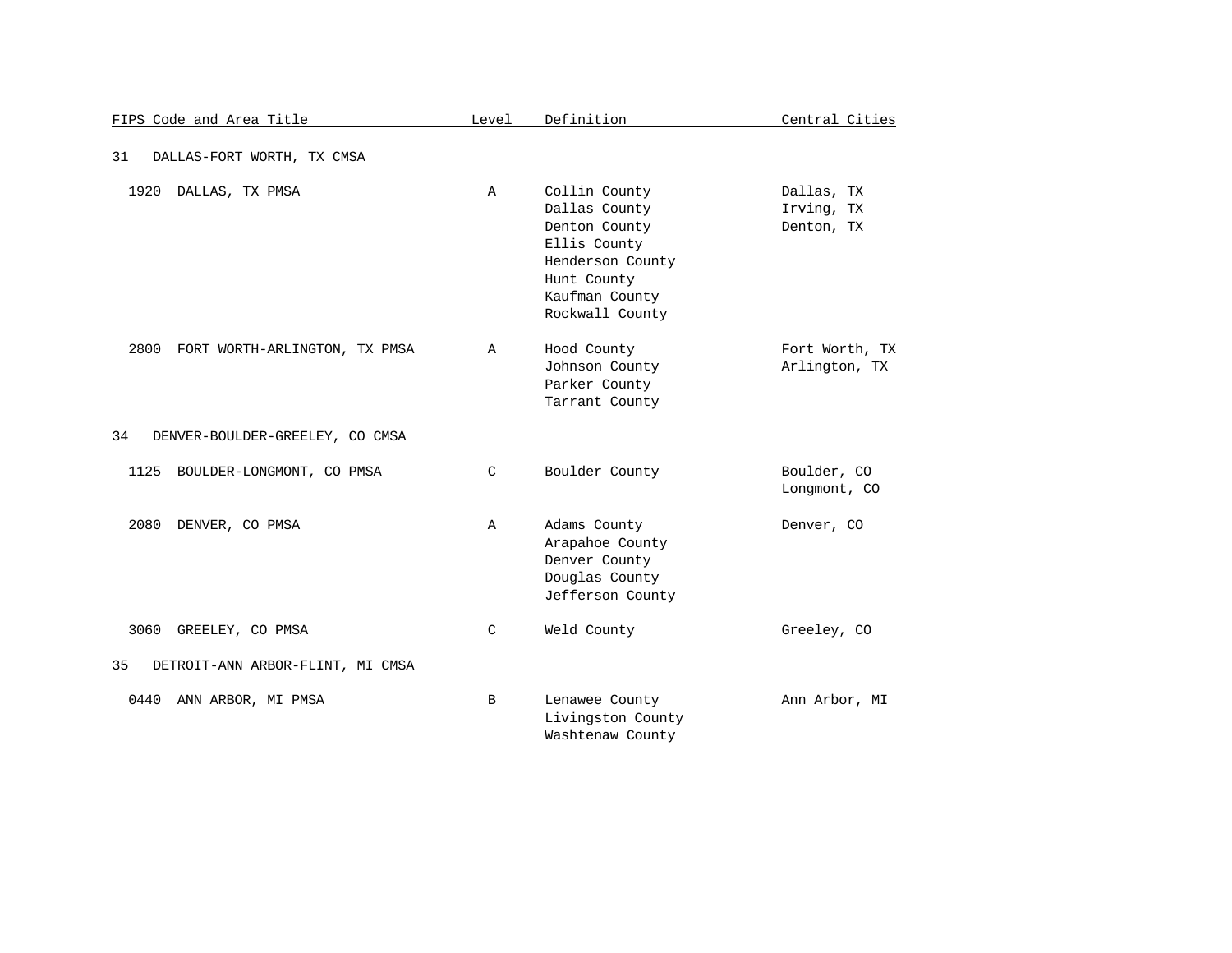| FIPS Code and Area Title                                                                 | Level        | Definition                                                                                                   | Central Cities                                                     |
|------------------------------------------------------------------------------------------|--------------|--------------------------------------------------------------------------------------------------------------|--------------------------------------------------------------------|
| 35<br>DETROIT-ANN ARBOR-FLINT, MI CMSA (continued)                                       |              |                                                                                                              |                                                                    |
| 2160<br>DETROIT, MI PMSA                                                                 | Α            | Lapeer County<br>Macomb County<br>Monroe County<br>Oakland County<br>St. Clair County<br>Wayne County        | Detroit, MI<br>Dearborn, MI<br>Pontiac, MI<br>Port Huron, MI       |
| 2640 FLINT, MI PMSA                                                                      | B            | Genesee County                                                                                               | Flint, MI                                                          |
| 42<br>HOUSTON-GALVESTON-BRAZORIA, TX CMSA                                                |              |                                                                                                              |                                                                    |
| 1145<br>BRAZORIA, TX PMSA                                                                | C            | Brazoria County                                                                                              | (No central city)                                                  |
| 2920<br>GALVESTON-TEXAS CITY, TX PMSA                                                    | C            | Galveston County                                                                                             | Galveston, TX<br>Texas City, TX                                    |
| 3360 HOUSTON, TX PMSA                                                                    | $\mathbb{A}$ | Chambers County<br>Fort Bend County<br>Harris County<br>Liberty County<br>Montgomery County<br>Waller County | Houston, TX<br>Baytown, TX<br>Conroe, TX                           |
| 49<br>LOS ANGELES-RIVERSIDE-ORANGE COUNTY, CA CMSA                                       |              |                                                                                                              |                                                                    |
| 4480<br>LOS ANGELES-LONG BEACH, CA PMSA                                                  | A            | Los Angeles County                                                                                           | Los Angeles, CA<br>Long Beach, CA<br>Pasadena, CA<br>Lancaster, CA |
| ORANGE COUNTY, CA PMSA<br>5945<br>(Former code and title: 0360<br>Anaheim-Santa Ana, CA) | A            | Orange County                                                                                                | Santa Ana, CA<br>Anaheim, CA<br>Irvine, CA                         |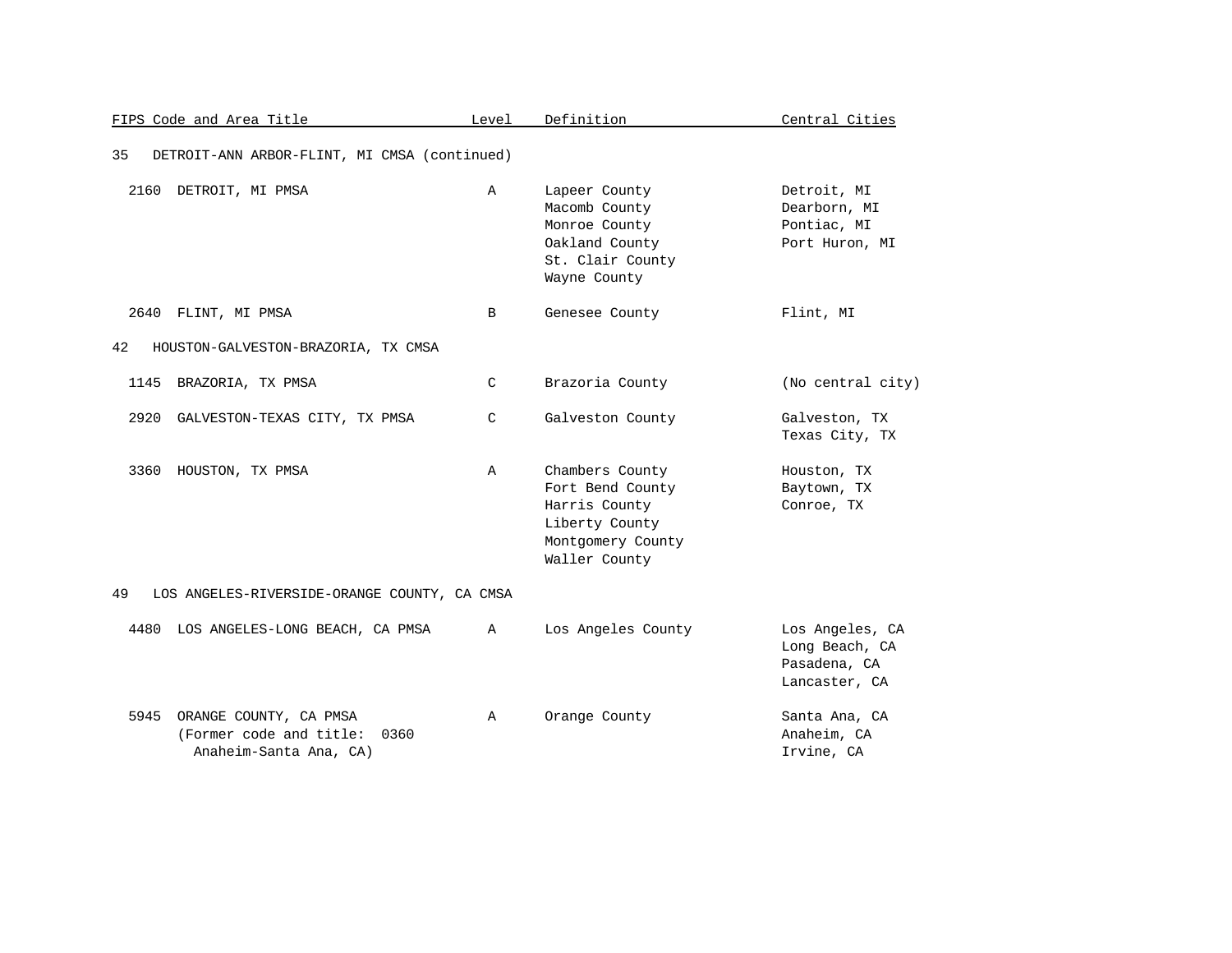|      | FIPS Code and Area Title                                                                   | Level        | Definition                                                                 | Central Cities                                                                                          |
|------|--------------------------------------------------------------------------------------------|--------------|----------------------------------------------------------------------------|---------------------------------------------------------------------------------------------------------|
| 49   | LOS ANGELES-RIVERSIDE-ORANGE COUNTY, CA CMSA (continued)                                   |              |                                                                            |                                                                                                         |
| 6780 | RIVERSIDE-SAN BERNARDINO, CA PMSA                                                          | $\mathbb{A}$ | Riverside County<br>San Bernardino County                                  | Riverside, CA<br>San Bernardino, CA<br>Palm Springs, CA<br>Hemet, CA<br>Temecula, CA<br>Palm Desert, CA |
|      | 8735 VENTURA, CA PMSA<br>(Former code and title:<br>6000<br>Oxnard-Ventura, CA)            | B            | Ventura County                                                             | San Buenaventura<br>(Ventura), CA                                                                       |
| 56   | MIAMI-FORT LAUDERDALE, FL CMSA                                                             |              |                                                                            |                                                                                                         |
| 2680 | FORT LAUDERDALE, FL PMSA<br>(Former title: Ft. Lauderdale-<br>Hollywood-Pompano Beach, FL) | $\mathbb A$  | Broward County                                                             | Fort Lauderdale, FL                                                                                     |
| 5000 | MIAMI, FL PMSA<br>(Former title: Miami-<br>Hialeah, FL)                                    | $\mathbb{A}$ | Dade County                                                                | Miami, FL<br>Miami Beach, FL                                                                            |
| 63   | MILWAUKEE-RACINE, WI CMSA                                                                  |              |                                                                            |                                                                                                         |
| 5080 | MILWAUKEE-WAUKESHA, WI PMSA<br>(Former title: Milwaukee, WI)                               | $\mathbb{A}$ | Milwaukee County<br>Ozaukee County<br>Washington County<br>Waukesha County | Milwaukee, WI<br>Waukesha, WI                                                                           |
|      | 6600 RACINE, WI PMSA                                                                       | C            | Racine County                                                              | Racine, WI                                                                                              |
| 70   | NEW YORK-NORTHERN NEW JERSEY-LONG ISLAND,<br>NY-NJ-CT-PA CMSA                              |              |                                                                            |                                                                                                         |
| 0875 | BERGEN-PASSAIC, NJ PMSA                                                                    | Α            | Bergen County<br>Passaic County                                            | (No central city)                                                                                       |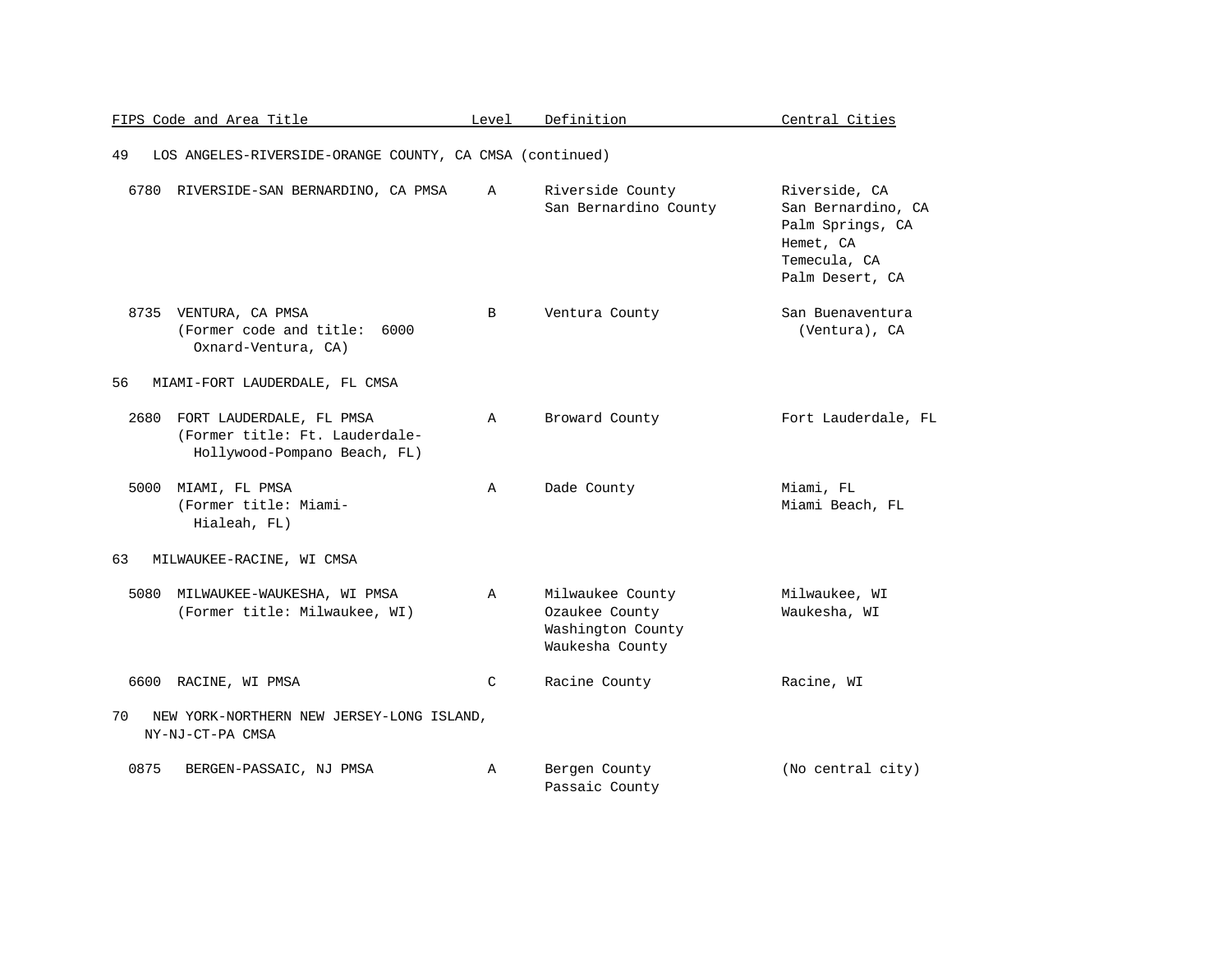|      | FIPS Code and Area Title                                                  | Level         | Definition                                                                                                                                                                                                                                                                               | Central Cities |
|------|---------------------------------------------------------------------------|---------------|------------------------------------------------------------------------------------------------------------------------------------------------------------------------------------------------------------------------------------------------------------------------------------------|----------------|
| 70   | NEW YORK-NORTHERN NEW JERSEY-LONG ISLAND,<br>NY-NJ-CT-PA CMSA (continued) |               |                                                                                                                                                                                                                                                                                          |                |
| 1160 | BRIDGEPORT, CT PMSA<br>(Former title: Bridgeport-<br>Milford, CT)         | $\mathbf{B}$  | Fairfield County<br>$(part)$ :<br>Bridgeport city<br>Easton town<br>Fairfield town<br>Monroe town<br>Shelton city<br>Stratford town<br>Trumbull town<br>New Haven County<br>$(part)$ :<br>Ansonia city<br>Beacon Falls town<br>Derby city<br>Milford city<br>Oxford town<br>Seymour town | Bridgeport, CT |
| 1930 | DANBURY, CT PMSA                                                          | $\mathcal{C}$ | Fairfield County<br>$(part)$ :<br>Bethel town<br>Brookfield town<br>Danbury city                                                                                                                                                                                                         | Danbury, CT    |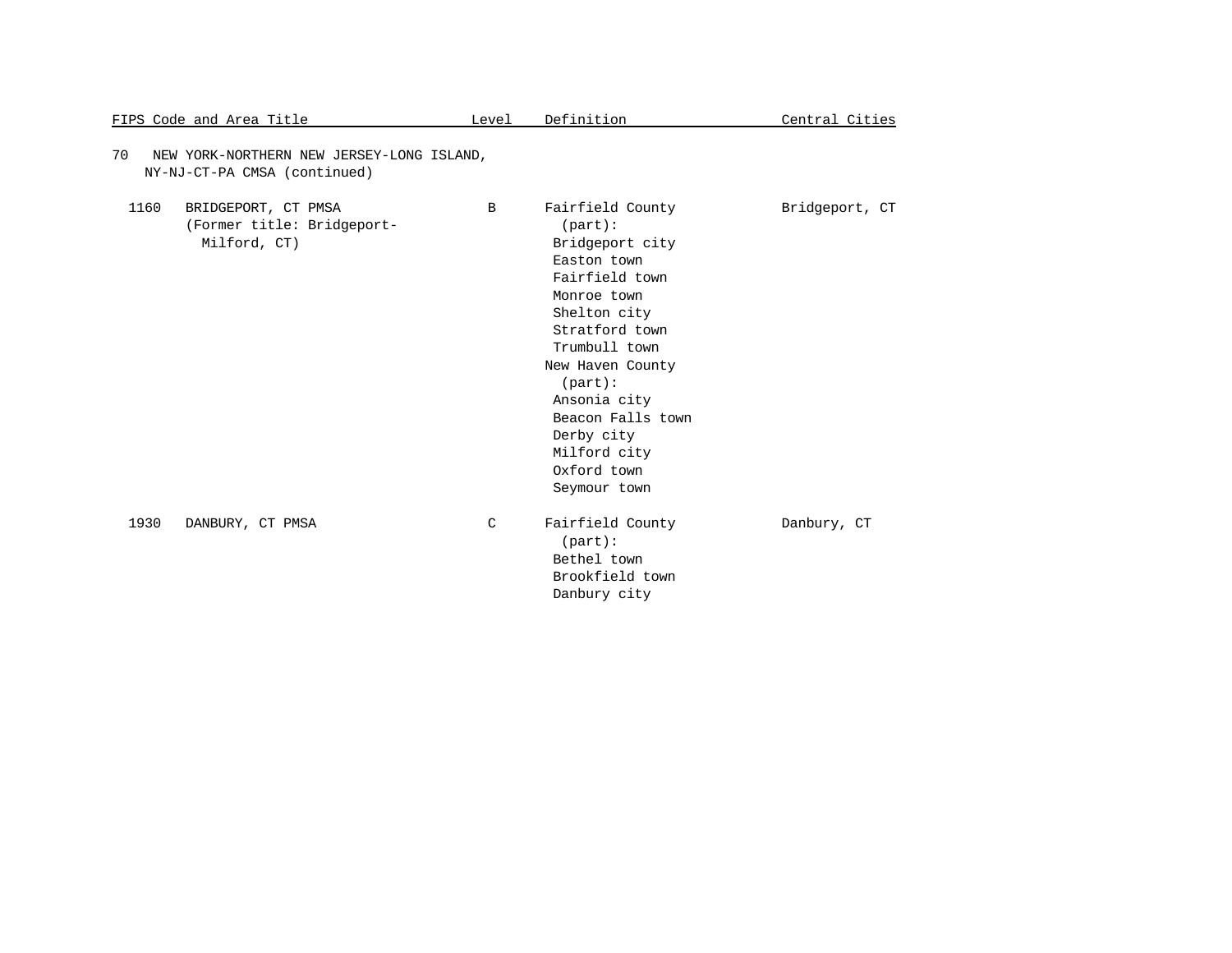|                    | FIPS Code and Area Title                                                  | Level        | Definition                                                                                                                                                                                                                                | Central Cities                 |
|--------------------|---------------------------------------------------------------------------|--------------|-------------------------------------------------------------------------------------------------------------------------------------------------------------------------------------------------------------------------------------------|--------------------------------|
| 70                 | NEW YORK-NORTHERN NEW JERSEY-LONG ISLAND,<br>NY-NJ-CT-PA CMSA (continued) |              |                                                                                                                                                                                                                                           |                                |
| 1930               | DANBURY, CT PMSA<br>(continued)                                           |              | Fairfield County<br>$(part--continued):$<br>New Fairfield town<br>Newtown town<br>Redding town<br>Ridgefield town<br>Sherman town<br>Litchfield County (part):<br>Bridgewater town<br>New Milford town<br>Roxbury town<br>Washington town |                                |
| 2281               | DUTCHESS COUNTY, NY PMSA<br>(Former title: Poughkeepsie, NY)              | B            | Dutchess County                                                                                                                                                                                                                           | Poughkeepsie, NY               |
| 3640               | JERSEY CITY, NJ PMSA                                                      | B            | Hudson County                                                                                                                                                                                                                             | Jersey City, NJ<br>Bayonne, NJ |
| 5015               | MIDDLESEX-SOMERSET-<br>HUNTERDON, NJ PMSA                                 | Α            | Hunterdon County<br>Middlesex County<br>Somerset County                                                                                                                                                                                   | (No central city)              |
| 5190               | MONMOUTH-OCEAN, NJ PMSA                                                   | B            | Monmouth County<br>Ocean County                                                                                                                                                                                                           | Dover Township, NJ             |
| 5380               | NASSAU-SUFFOLK, NY PMSA                                                   | $\mathbb{A}$ | Nassau County<br>Suffolk County                                                                                                                                                                                                           | (No central city)              |
| 5480<br>$(part)$ : | NEW HAVEN-MERIDEN, CT PMSA<br>New Haven, CT                               | B            | Middlesex County<br>Clinton townMeriden, CT<br>Killingworth town                                                                                                                                                                          |                                |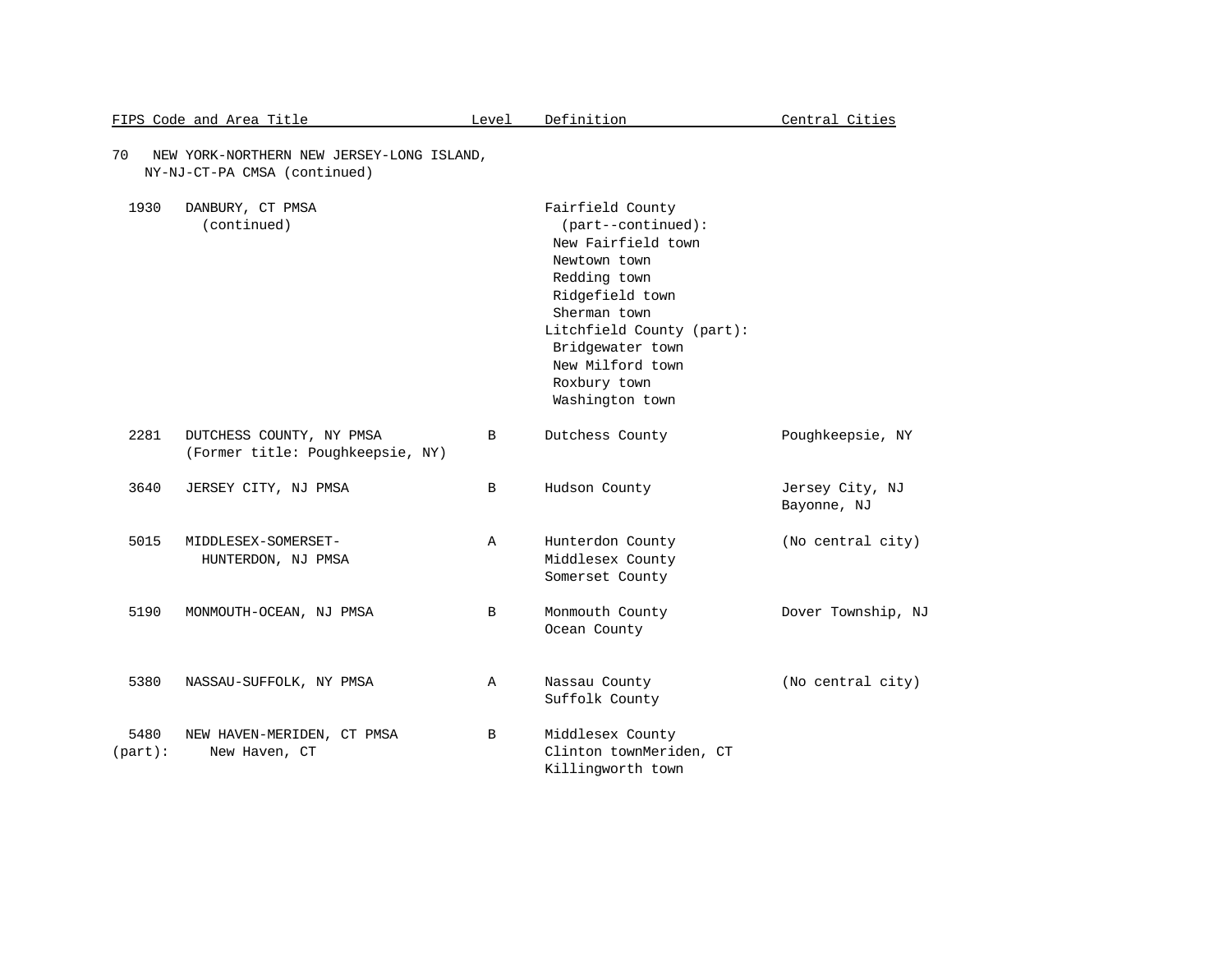| 70   | NEW YORK-NORTHERN NEW JERSEY-LONG ISLAND,<br>NY-NJ-CT-PA CMSA (continued) |   |                                                                                                                                                                                                                                                                                                     |                                  |
|------|---------------------------------------------------------------------------|---|-----------------------------------------------------------------------------------------------------------------------------------------------------------------------------------------------------------------------------------------------------------------------------------------------------|----------------------------------|
| 5480 | NEW HAVEN-MERIDEN, CT PMSA<br>(continued)                                 |   | New Haven County (part):<br>Bethany town<br>Branford town<br>Cheshire town<br>East Haven town<br>Guilford town<br>Hamden town<br>Madison town<br>Meriden city<br>New Haven city<br>North Branford town<br>North Haven town<br>Orange town<br>Wallingford town<br>West Haven city<br>Woodbridge town |                                  |
| 5600 | NEW YORK, NY PMSA                                                         | Α | Bronx County<br>Kings County<br>New York County<br>Putnam County<br>Queens County<br>Richmond County<br>Rockland County<br>Westchester County                                                                                                                                                       | New York, NY<br>White Plains, NY |
| 5640 | NEWARK, NJ PMSA                                                           | Α | Essex County<br>Morris County<br>Sussex County<br>Union County<br>Warren County                                                                                                                                                                                                                     | Newark, NJ                       |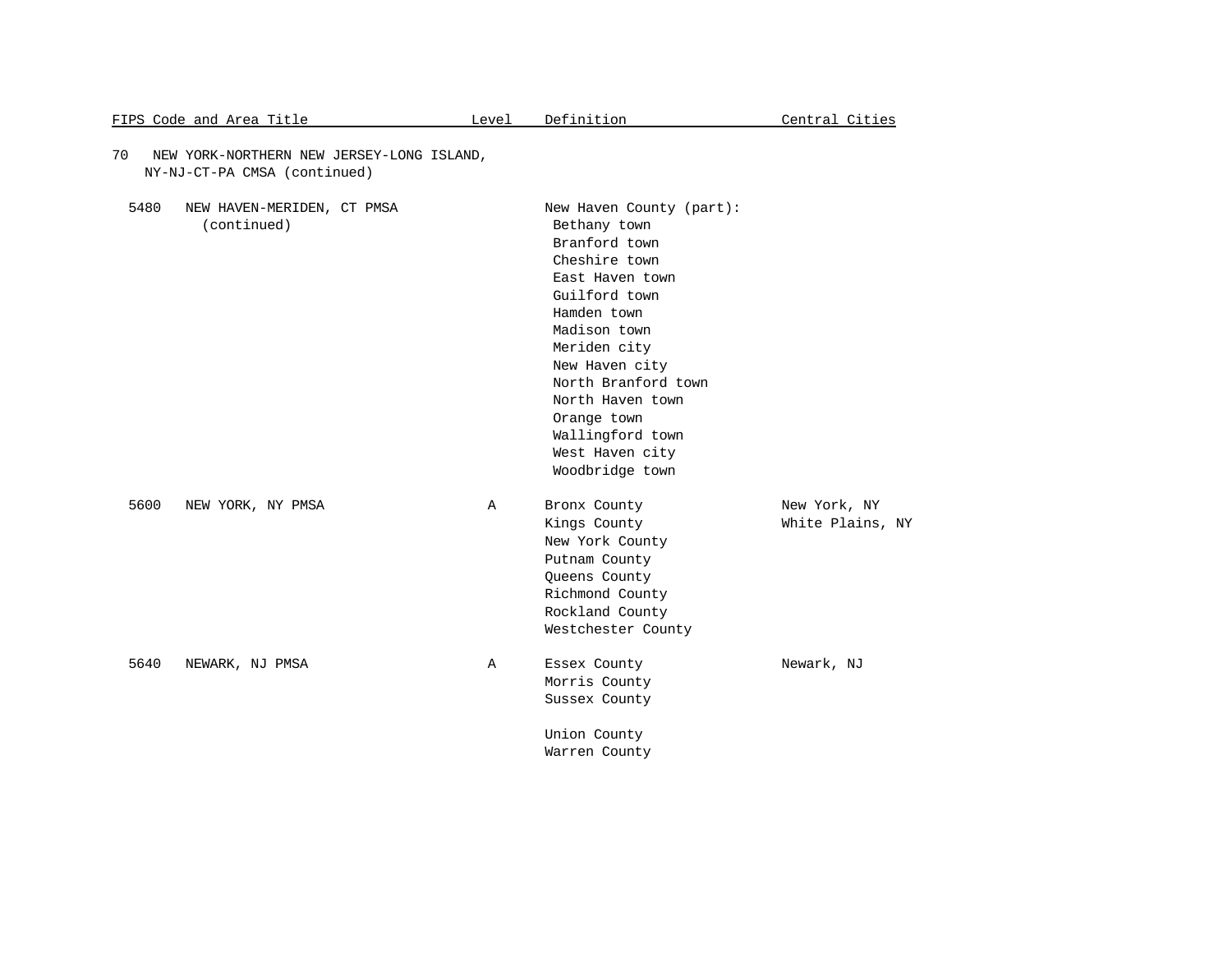|      | FIPS Code and Area Title                                                                               | Level | Definition                                                                                                                                                                                                                                            | Central Cities              |
|------|--------------------------------------------------------------------------------------------------------|-------|-------------------------------------------------------------------------------------------------------------------------------------------------------------------------------------------------------------------------------------------------------|-----------------------------|
| 70   | NEW YORK-NORTHERN NEW JERSEY-LONG ISLAND,<br>NY-NJ-CT-PA CMSA (continued)                              |       |                                                                                                                                                                                                                                                       |                             |
| 5660 | NEWBURGH, NY-PA PMSA<br>(Former code and title: 5950<br>Orange County, NY)                             | B     | Orange County, NY<br>Pike County, PA                                                                                                                                                                                                                  | Newburgh, NY                |
| 8040 | STAMFORD-NORWALK, CT PMSA<br>(Former title: Stamford, CT<br>PMSA; includes former<br>Norwalk, CT PMSA) | B     | Fairfield County<br>$(part)$ :<br>Darien town<br>Greenwich town<br>New Canaan town<br>Norwalk city<br>Stamford city<br>Weston town<br>Westport town<br>Wilton town                                                                                    | Stamford, CT<br>Norwalk, CT |
| 8480 | TRENTON, NJ PMSA                                                                                       | B     | Mercer County                                                                                                                                                                                                                                         | Trenton, NJ                 |
| 8880 | WATERBURY, CT PMSA                                                                                     | C     | Litchfield County<br>$(part)$ :<br>Bethlehem town<br>Thomaston town<br>Watertown town<br>Woodbury town<br>New Haven County<br>$(part)$ :<br>Middlebury town<br>Naugatuck borough<br>Prospect town<br>Southbury town<br>Waterbury city<br>Wolcott town | Waterbury, CT               |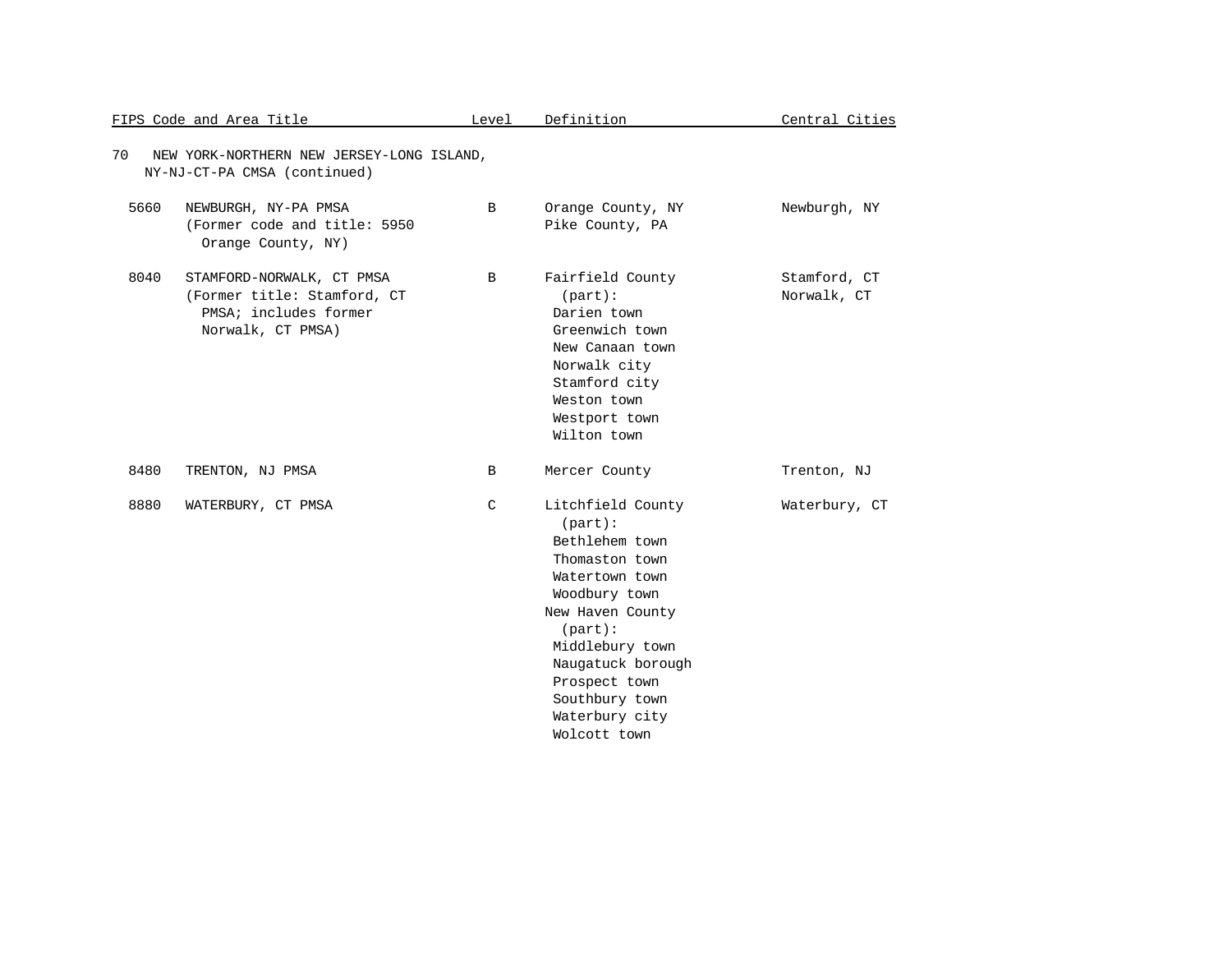|      | FIPS Code and Area Title                                                                                 | Level        | Definition                                                                                                                                                                                                   | Central Cities                                 |
|------|----------------------------------------------------------------------------------------------------------|--------------|--------------------------------------------------------------------------------------------------------------------------------------------------------------------------------------------------------------|------------------------------------------------|
| 77   | PHILADELPHIA-WILMINGTON-ATLANTIC CITY, PA-NJ-DE-MD CMSA                                                  |              |                                                                                                                                                                                                              |                                                |
|      | 0560 ATLANTIC-CAPE MAY, NJ PMSA                                                                          | B            | Atlantic County<br>Cape May County                                                                                                                                                                           | Atlantic City, NJ                              |
| 6160 | PHILADELPHIA, PA-NJ PMSA                                                                                 | Α            | Bucks County, PA<br>Chester County, PA<br>Delaware County, PA<br>Montgomery County, PA<br>Philadelphia County, PA<br>Burlington County, NJ<br>Camden County, NJ<br>Gloucester County, NJ<br>Salem County, NJ | Philadelphia, PA<br>Camden, NJ                 |
| 8760 | VINELAND-MILLVILLE-<br>BRIDGETON, NJ PMSA                                                                | C            | Cumberland County                                                                                                                                                                                            | Vineland, NJ<br>Millville, NJ<br>Bridgeton, NJ |
| 9160 | WILMINGTON-NEWARK, DE-MD PMSA<br>(Former title: Wilmington, DE-NJ-MD)                                    | B            | New Castle County, DE<br>Cecil County, MD                                                                                                                                                                    | Wilmington, DE<br>Newark, DE                   |
| 79   | PORTLAND-SALEM, OR-WA CMSA                                                                               |              |                                                                                                                                                                                                              |                                                |
| 6440 | PORTLAND-VANCOUVER, OR-WA PMSA<br>(Former title: Portland, OR;<br>includes former Vancouver, WA<br>PMSA) | $\mathbb{A}$ | Clackamas County, OR<br>Columbia County, OR<br>Multnomah County, OR<br>Washington County, OR<br>Yamhill County, OR<br>Clark County, WA                                                                       | Portland, OR<br>Vancouver, WA                  |
| 7080 | SALEM, OR PMSA                                                                                           | B            | Marion County<br>Polk County                                                                                                                                                                                 | Salem, OR                                      |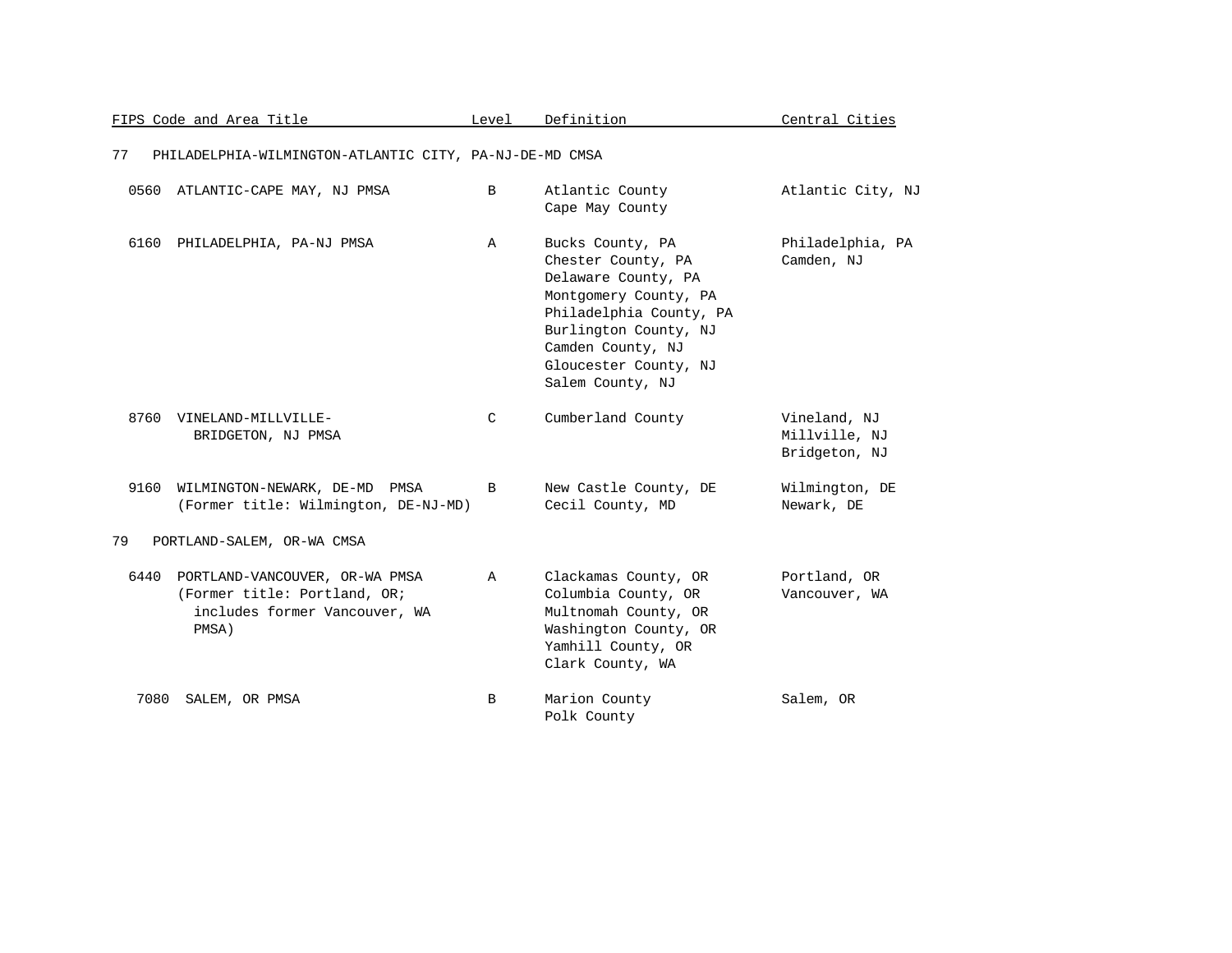|      | FIPS Code and Area Title                                           | Level         | Definition                                               | Central Cities                                                                  |
|------|--------------------------------------------------------------------|---------------|----------------------------------------------------------|---------------------------------------------------------------------------------|
| 82   | SACRAMENTO-YOLO, CA CMSA                                           |               |                                                          |                                                                                 |
| 6920 | SACRAMENTO, CA PMSA                                                | $\mathbb{A}$  | El Dorado County<br>Placer County<br>Sacramento County   | Sacramento, CA                                                                  |
| 9270 | YOLO, CA PMSA                                                      | $\mathcal{C}$ | Yolo County                                              | Davis, CA                                                                       |
|      |                                                                    |               |                                                          | Woodland, CA                                                                    |
| 84   | SAN FRANCISCO-OAKLAND-SAN JOSE, CA CMSA                            |               |                                                          |                                                                                 |
| 5775 | OAKLAND, CA PMSA                                                   | Α             | Alameda County<br>Contra Costa County                    | Oakland, CA<br>Berkeley, CA<br>Alameda, CA                                      |
| 7360 | SAN FRANCISCO, CA PMSA                                             | Α             | Marin County<br>San Francisco County<br>San Mateo County | San Francisco, CA                                                               |
| 7400 | SAN JOSE, CA PMSA                                                  | Α             | Santa Clara County                                       | San Jose, CA<br>Sunnyvale, CA<br>Santa Clara, CA<br>Palo Alto, CA<br>Gilroy, CA |
| 7485 | SANTA CRUZ-WATSONVILLE, CA PMSA<br>(Former title: Santa Cruz, CA)  | C             | Santa Cruz County                                        | Santa Cruz, CA<br>Watsonville, CA                                               |
| 7500 | SANTA ROSA, CA PMSA<br>(Former title: Santa Rosa-<br>Petaluma, CA) | B             | Sonoma County                                            | Santa Rosa, CA<br>Petaluma, CA                                                  |
| 8720 | VALLEJO-FAIRFIELD-NAPA, CA PMSA                                    | B             | Napa County<br>Solano County                             | Vallejo, CA<br>Fairfield, CA<br>Napa, CA                                        |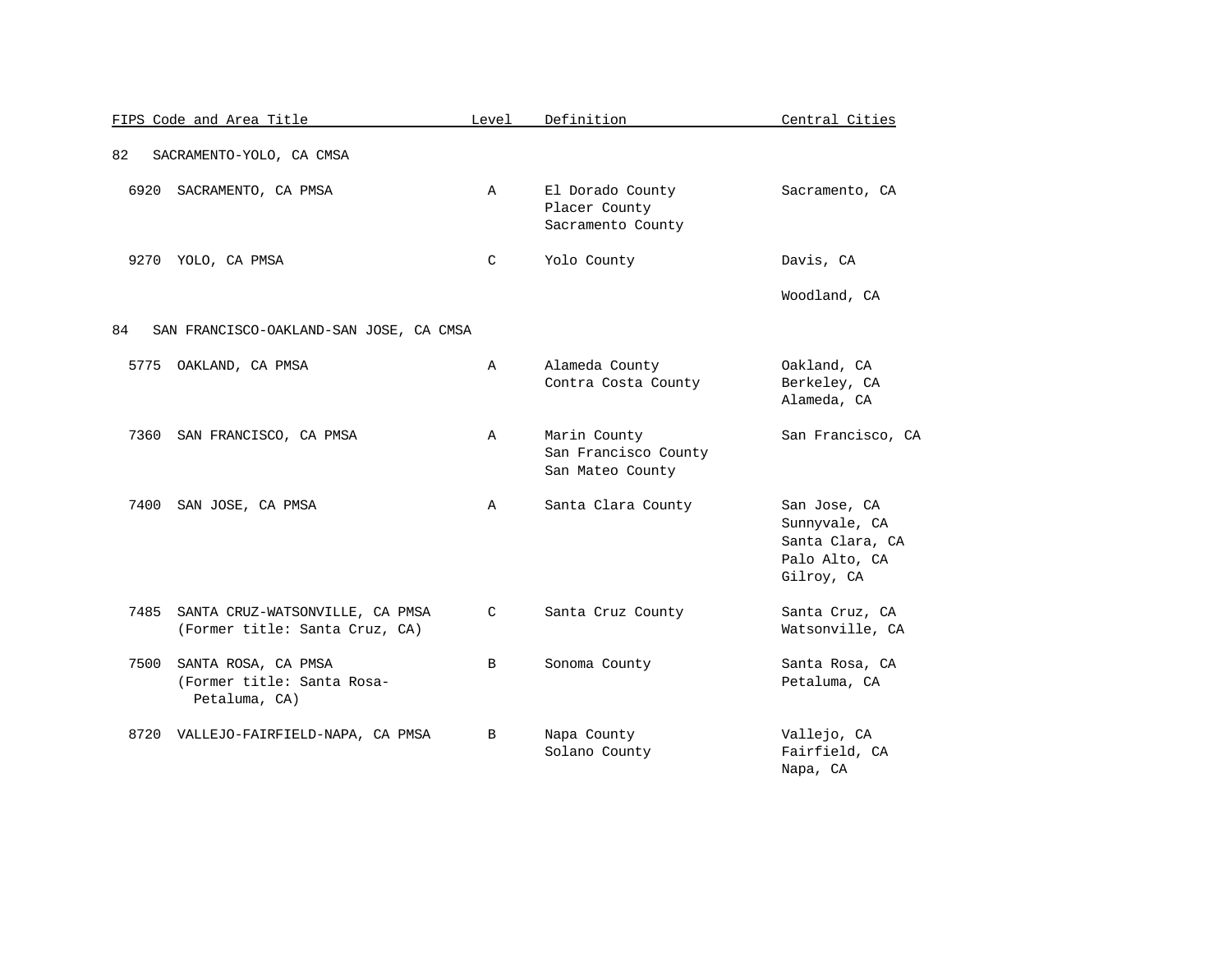| FIPS Code and Area Title |                                                           | Level       | Definition                                                                                                                                                                                                                                                                                                                                                                                                                                                                                                                           | Central Cities                                                                           |
|--------------------------|-----------------------------------------------------------|-------------|--------------------------------------------------------------------------------------------------------------------------------------------------------------------------------------------------------------------------------------------------------------------------------------------------------------------------------------------------------------------------------------------------------------------------------------------------------------------------------------------------------------------------------------|------------------------------------------------------------------------------------------|
| 87<br>0470               | SAN JUAN-CAGUAS-ARECIBO, PR CMSA<br>ARECIBO, PR PMSA      | $\mathsf C$ | Arecibo Municipio<br>Camuy Municipio<br>Hatillo Municipio                                                                                                                                                                                                                                                                                                                                                                                                                                                                            | Arecibo, PR                                                                              |
| 1310                     | CAGUAS, PR PMSA                                           | B           | Caguas Municipio<br>Cayey Municipio<br>Cidra Municipio<br>Gurabo Municipio<br>San Lorenzo Municipio                                                                                                                                                                                                                                                                                                                                                                                                                                  | Caguas, PR<br>Cayey, PR                                                                  |
| 7440                     | SAN JUAN-BAYAMON, PR PMSA<br>(Former title: San Juan, PR) | Α           | Aguas Buenas Municipio<br>Barceloneta Municipio<br>Bayamon Municipio<br>Canovanas Municipio<br>Carolina Municipio<br>Catano Municipio<br>Ceiba Municipio<br>Comerio Municipio<br>Corozal Municipio<br>Dorado Municipio<br>Fajardo Municipio<br>Florida Municipio<br>Guaynabo Municipio<br>Humacao Municipio<br>Juncos Municipio<br>Las Piedras Municipio<br>Loiza Municipio<br>Luquillo Municipio<br>Manati Municipio<br>Morovis Municipio<br>Naguabo Municipio<br>Naranjito Municipio<br>Rio Grande Municipio<br>San Juan Municipio | San Juan, PR<br>Bayamon, PR<br>Fajardo, PR<br>Vega Baja, PR<br>Humacao, PR<br>Manati, PR |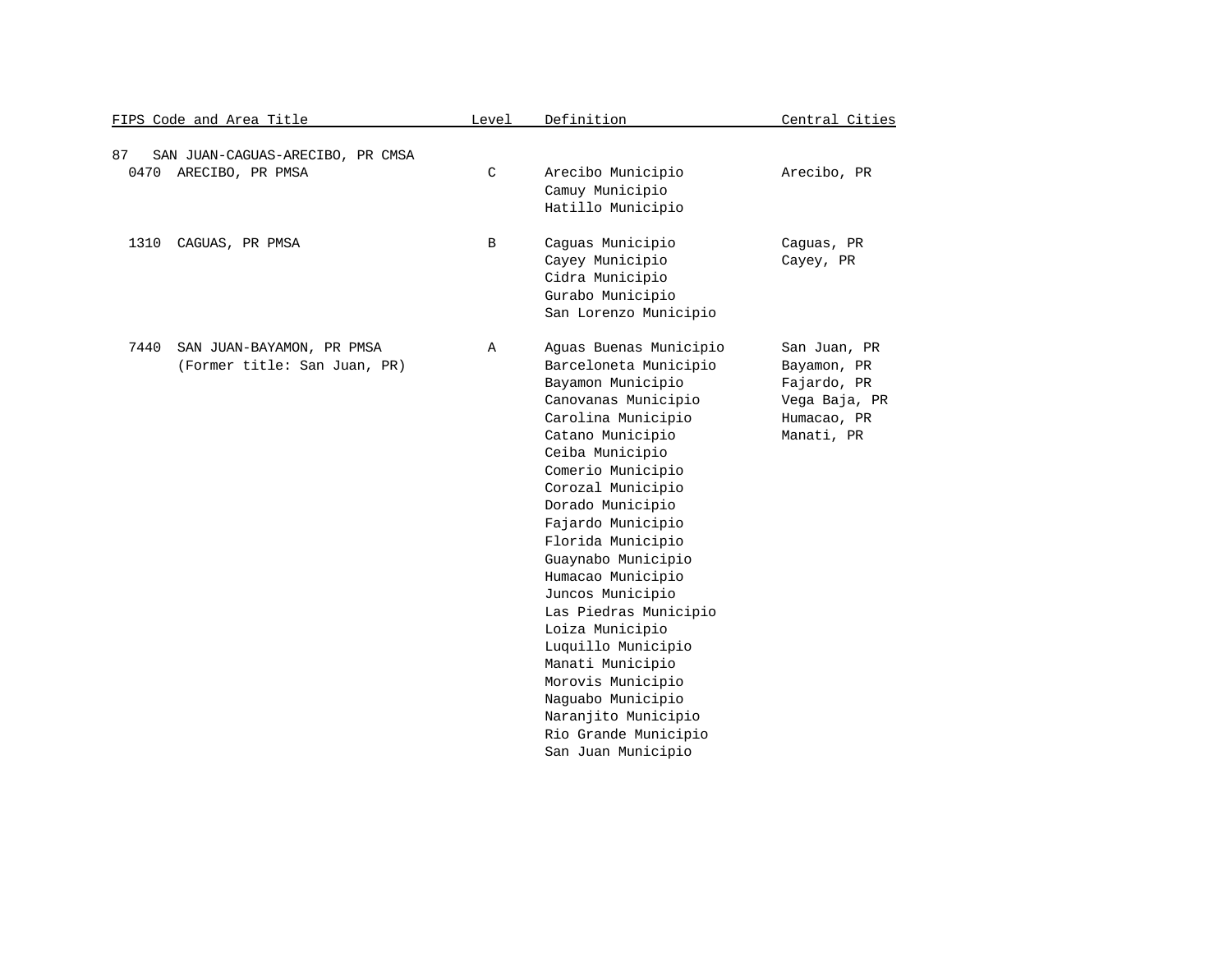| FIPS Code and Area Title                                                 | Level         | Definition                                                                                                                             | Central Cities                             |
|--------------------------------------------------------------------------|---------------|----------------------------------------------------------------------------------------------------------------------------------------|--------------------------------------------|
| 87<br>SAN JUAN-CAGUAS-ARECIBO, PR CMSA<br>(continued)                    |               |                                                                                                                                        |                                            |
| 7440<br>SAN JUAN-BAYAMON, PR PMSA (continued)                            |               | Toa Alta Municipio<br>Toa Baja Municipio<br>Trujillo Alto Municipio<br>Vega Alta Municipio<br>Vega Baja Municipio<br>Yabucoa Municipio |                                            |
| 91<br>SEATTLE-TACOMA-BREMERTON, WA CMSA                                  |               |                                                                                                                                        |                                            |
| 1150<br>BREMERTON, WA PMSA                                               | $\mathcal{C}$ | Kitsap County                                                                                                                          | Bremerton, WA                              |
| 5910<br>OLYMPIA, WA PMSA                                                 | $\mathcal{C}$ | Thurston County                                                                                                                        | Olympia, WA                                |
| 7600<br>SEATTLE-BELLEVUE-EVERETT, WA PMSA<br>(Former title: Seattle, WA) | Α             | Island County<br>King County<br>Snohomish County                                                                                       | Seattle, WA<br>Bellevue, WA<br>Everett, WA |
| 8200<br>TACOMA, WA PMSA                                                  | B             | Pierce County                                                                                                                          | Tacoma, WA                                 |
| 97<br>WASHINGTON-BALTIMORE,<br>DC-MD-VA-WV CMSA                          |               |                                                                                                                                        |                                            |
| 0720<br>BALTIMORE, MD PMSA                                               | $\mathbb{A}$  | Anne Arundel County<br>Baltimore County<br>Carroll County<br>Harford County<br>Howard County<br>Queen Anne's County<br>Baltimore city  | Baltimore, MD<br>Annapolis, MD             |
| 3180<br>HAGERSTOWN, MD PMSA                                              | C             | Washington County                                                                                                                      | Hagerstown, MD                             |